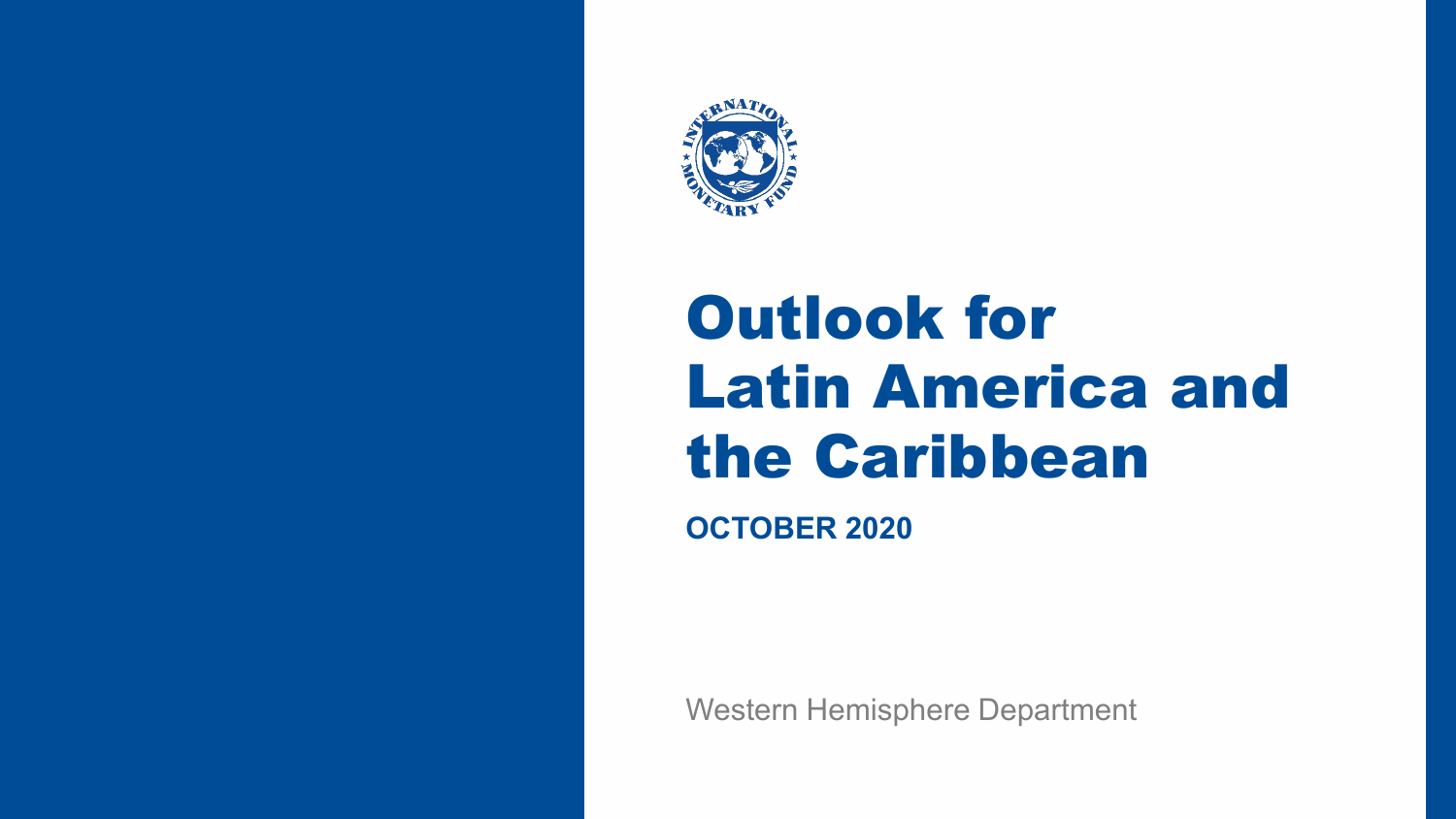### "A Crisis Like No Other"



**New COVID-19 Deaths**

*(Per million; 7-day moving average)*



ITONAL MONETARY FUND 22 POSTAGE AND RESERVE TO A 2 POSTAGE AND RESERVE TO A 2 POSTAGE AND RESERVE TO A 2 POSTAGE AND Sources: Johns Hopkins University; and IMF staff calculations. Note: Regional aggregates are weighted averages. Latest data are as of October 9, 2020.

*COVID-19 pandemic hit LAC hard… … together with strong external shock…*



#### **LAC: International Flight Arrivals** *(Number of flights)*



Sources: IMF, World Economic Outlook database; Flightradar24; and IMF staff calculations.

*… leads to policy response "like no other"*



Jul-19 Sep-19 Nov-19 Jan-20 Mar-20 May-20 Jul-20 Sep-20

**General Government Fiscal Impulse** *(Percentage points of GDP; +/– loosening/tightening)*



Sources: Haver Analytics; IMF, World Economic Outlook database; and national authorities.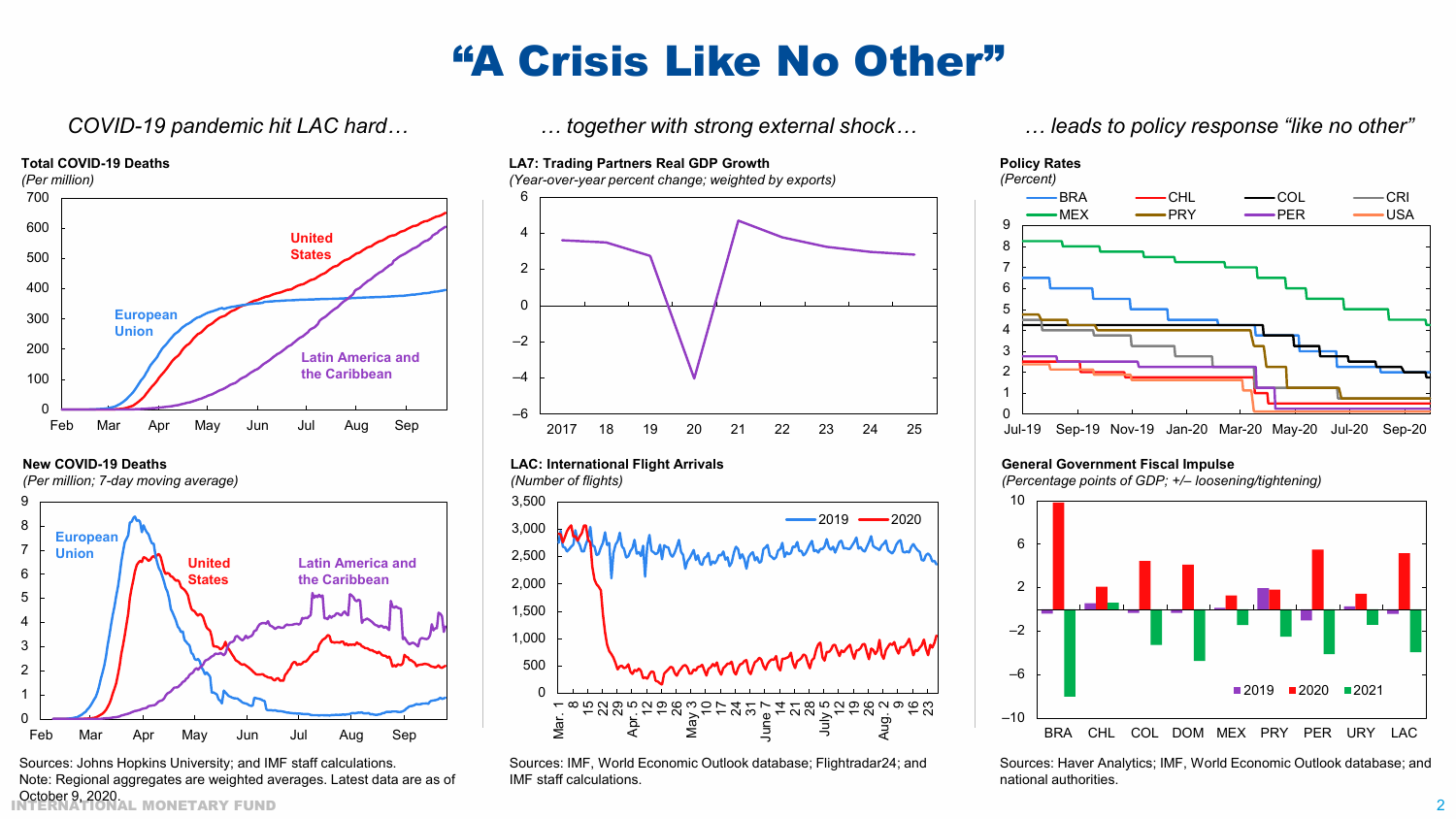#### Recovery from historic economic contraction in 2020 is expected to be partial and uneven

#### **Latin America and the Caribbean: Real GDP Growth** *(Percent, year-over-year)*

|                                        |        |        |        | <b>Projections</b> |      |                        |
|----------------------------------------|--------|--------|--------|--------------------|------|------------------------|
|                                        | 2017   | 2018   | 2019   | 2020               | 2021 | Avg.<br>$2022 -$<br>25 |
|                                        |        |        |        |                    |      |                        |
| <b>Latin America and the Caribbean</b> | 1.4    | 1.1    | 0.0    | $-8.1$             | 3.6  | 2.6                    |
| LAC excl. Venezuela                    | 2.0    | 1.7    | 0.8    | $-7.8$             | 3.8  | 2.7                    |
| South America                          | 0.8    | 0.3    | $-0.2$ | $-8.1$             | 3.6  | 2.6                    |
| Argentina                              | 2.8    | $-2.6$ | $-2.1$ | $-11.8$            | 4.9  | 2.5                    |
| <b>Brazil</b>                          | 1.3    | 1.3    | 1.1    | $-5.8$             | 2.8  | 2.2                    |
| Chile                                  | 1.2    | 4.0    | 1.1    | $-6.0$             | 4.5  | 2.8                    |
| Colombia                               | 1.4    | 2.5    | 3.3    | $-8.2$             | 4.0  | 3.8                    |
| Peru                                   | 2.5    | 4.0    | 2.2    | $-13.9$            | 7.3  | 4.4                    |
| Mexico                                 | 2.1    | 2.2    | $-0.3$ | $-9.0$             | 3.5  | 2.2                    |
| <b>CAPDR</b>                           | 4.2    | 3.8    | 3.2    | $-5.9$             | 3.6  | 4.0                    |
| Caribbean                              |        |        |        |                    |      |                        |
| Tourism dependent                      | 1.4    | 2.0    | 0.5    | $-9.9$             | 4.0  | 2.7                    |
| Commodity exporters                    | $-0.6$ | 1.1    | 1.0    | 0.6                | 3.8  | 5.8                    |

Sources: IMF, World Economic Outlook database; and IMF staff calculations. Note: PPP GDP-weighted average. South America excludes Guyana and Suriname. Green/red denotes upward/downward revision compared with the April 2020 World Economic Outlook forecasts.

#### *GDP not expected to reach pre-crisis levels until 2023, due to withdrawal of support and scarring*



Sources: IMF, World Economic Outlook database; and IMF staff calculations.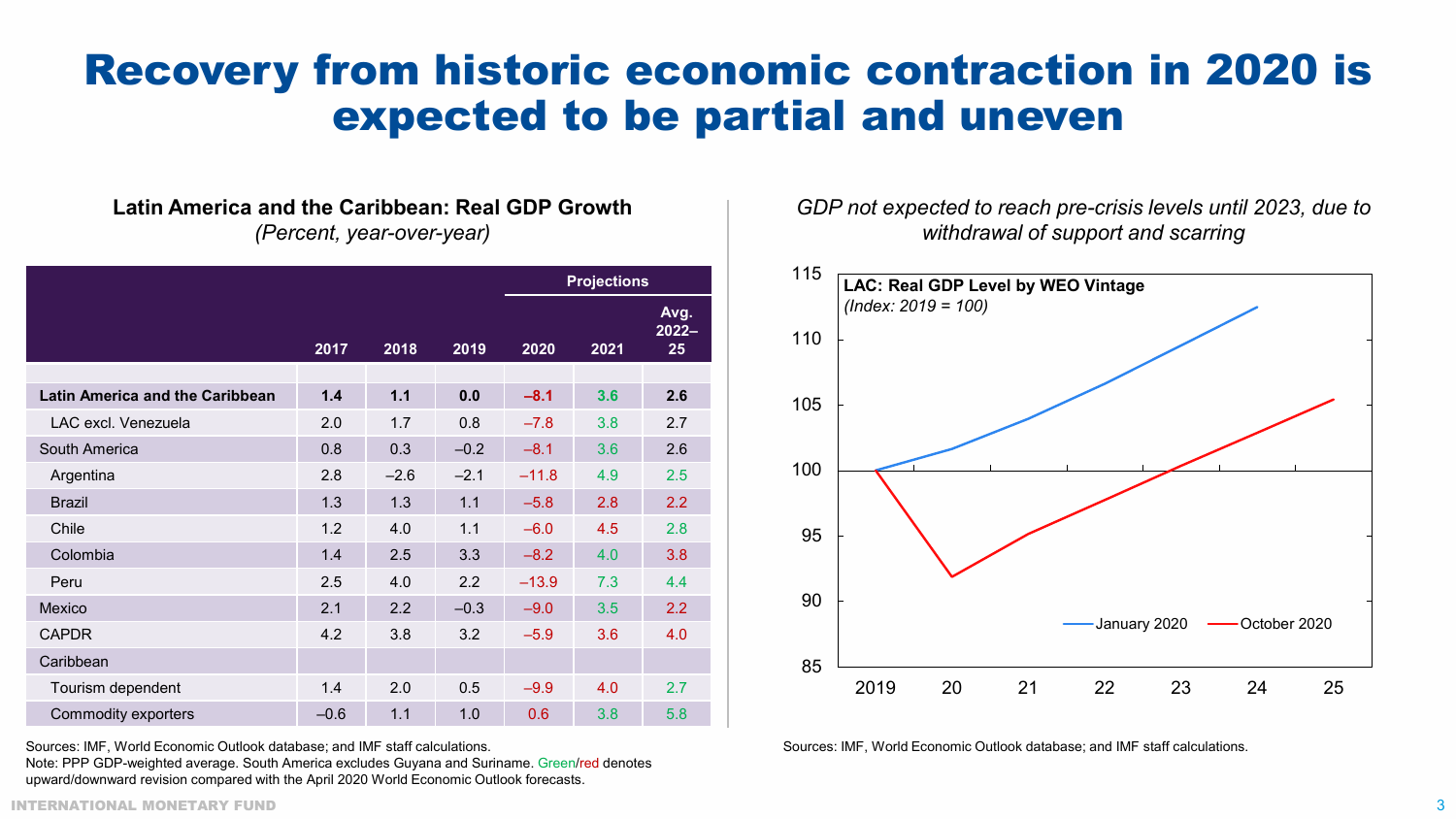## Risks and Policy Challenges

#### **\*** "Pandemic persistence clouds the recovery", high uncertainty

- $\triangleright$  Testing and tracing
- $\triangleright$  Pandemic fatigue

#### **→ Higher public debt:**

- $\triangleright$  Space to extend support
- $\triangleright$  Sustainability? Financing pressures?

#### **<del>❖</del> Higher corporate leverage:**

- $\triangleright$  Who's viable, solvent?
- $\triangleright$  Scarring
- $\triangleright$  Financial Stability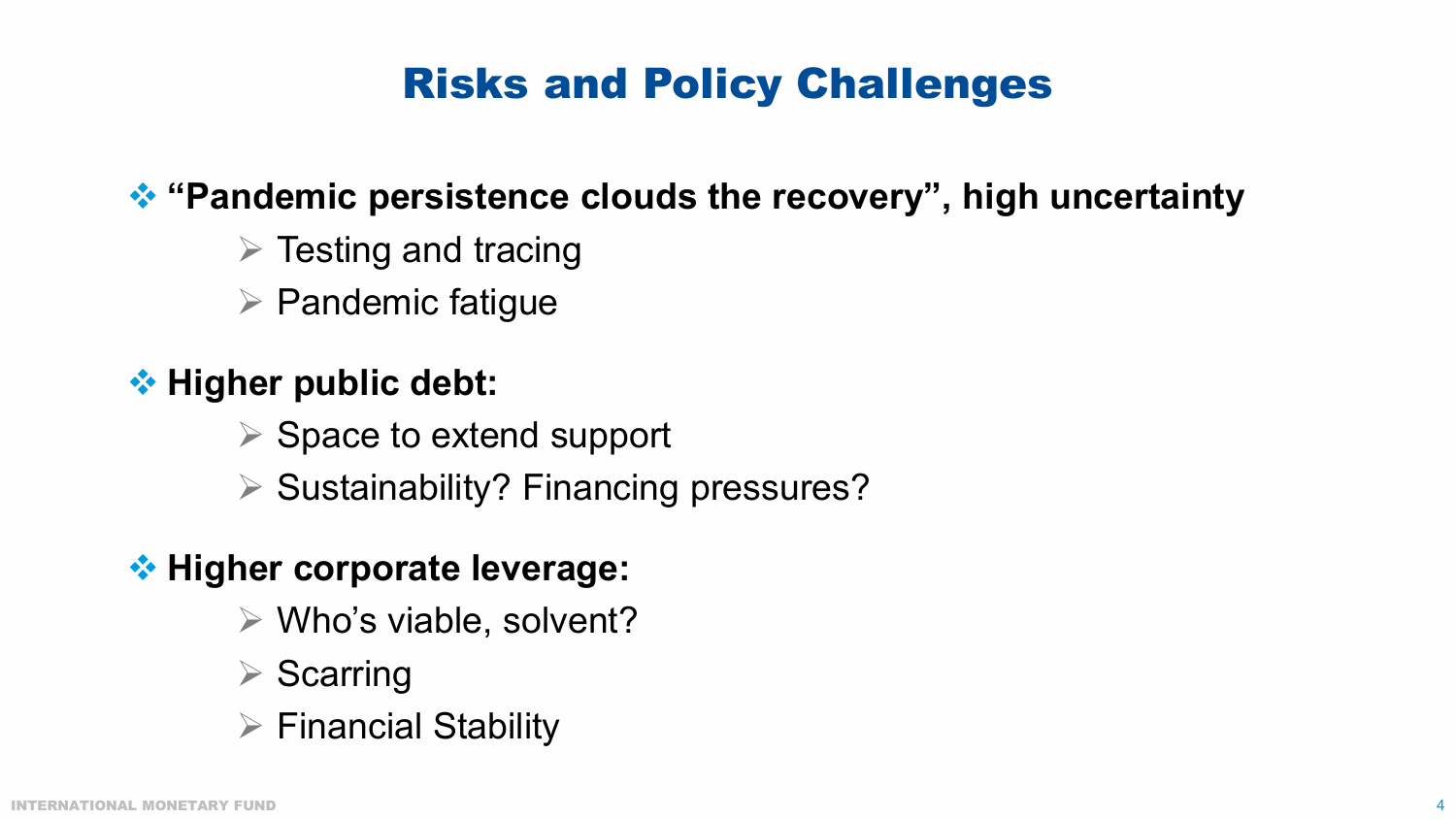### COVID-19 in Latin America and the Caribbean A High Toll on Lives and Livelihoods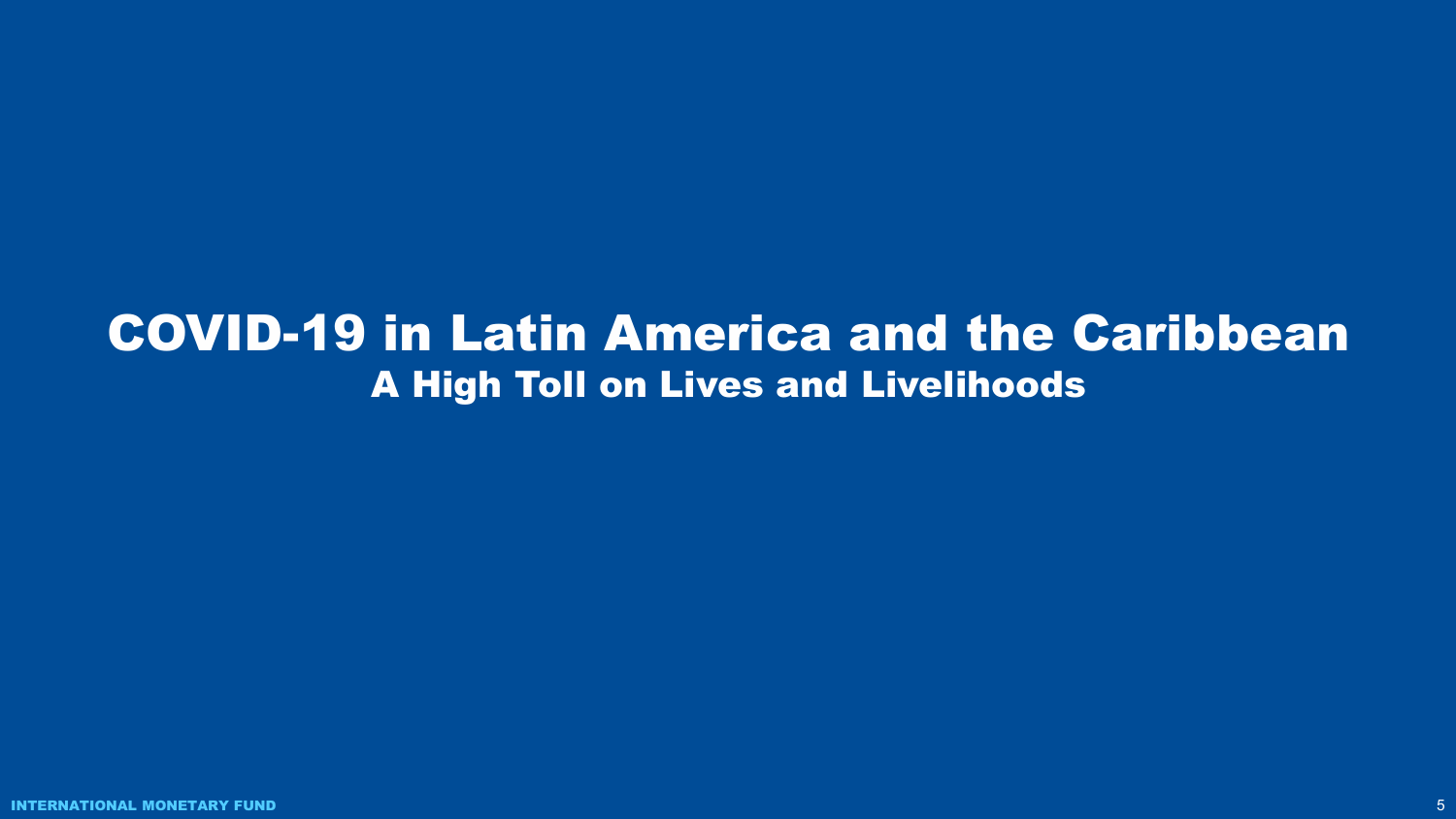### Key Questions

◆ Has the evolution of the COVID-19 pandemic been different in LAC compared to other regions?

◆ What factors contributed to the partial ineffectiveness of lockdowns in LAC?

**❖ What impact has the pandemic had on growth?**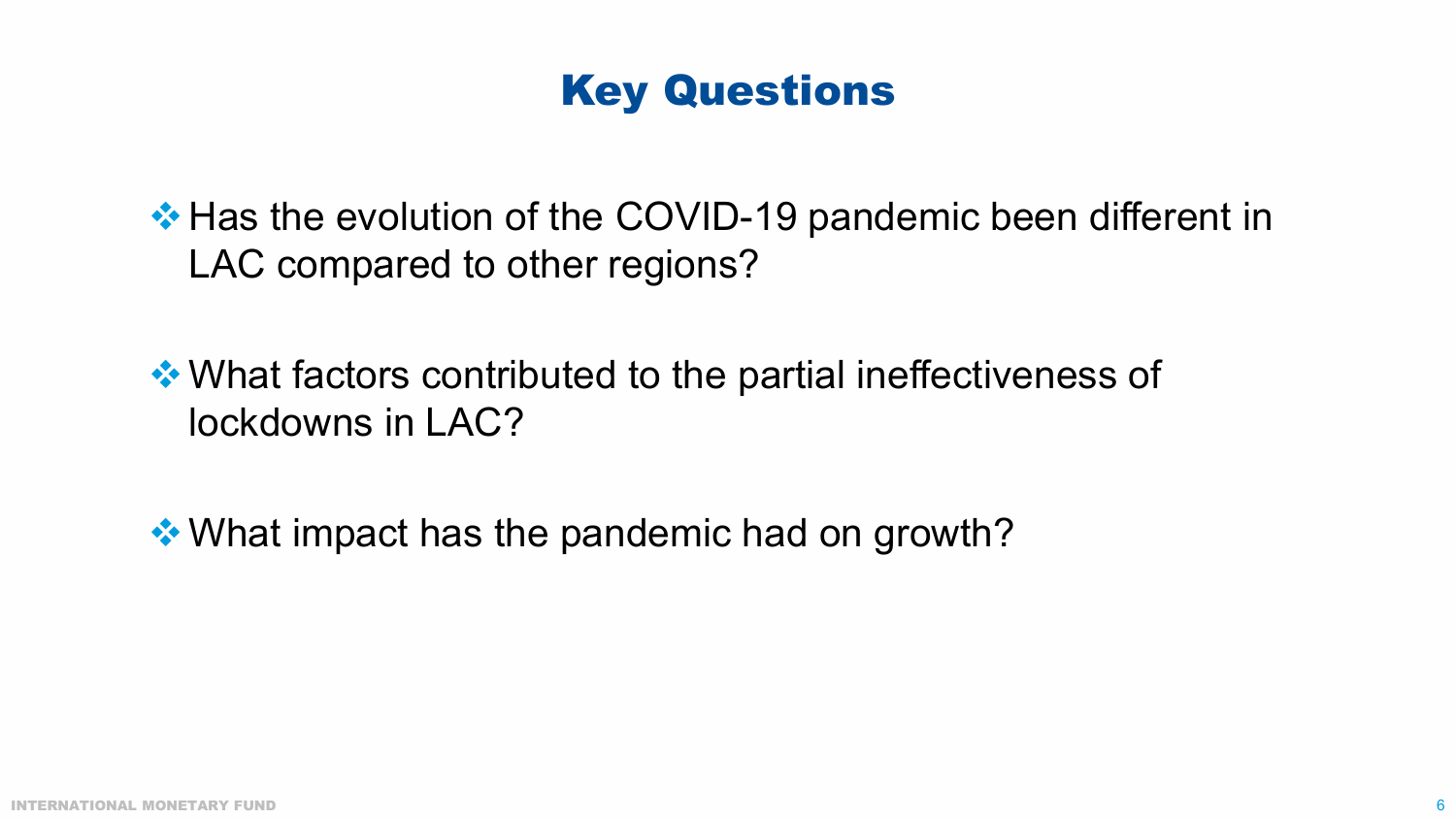#### High toll on lives and livelihoods in LAC



Sources: IMF, World Economic Outlook database; Johns Hopkins University; and IMF staff calculations.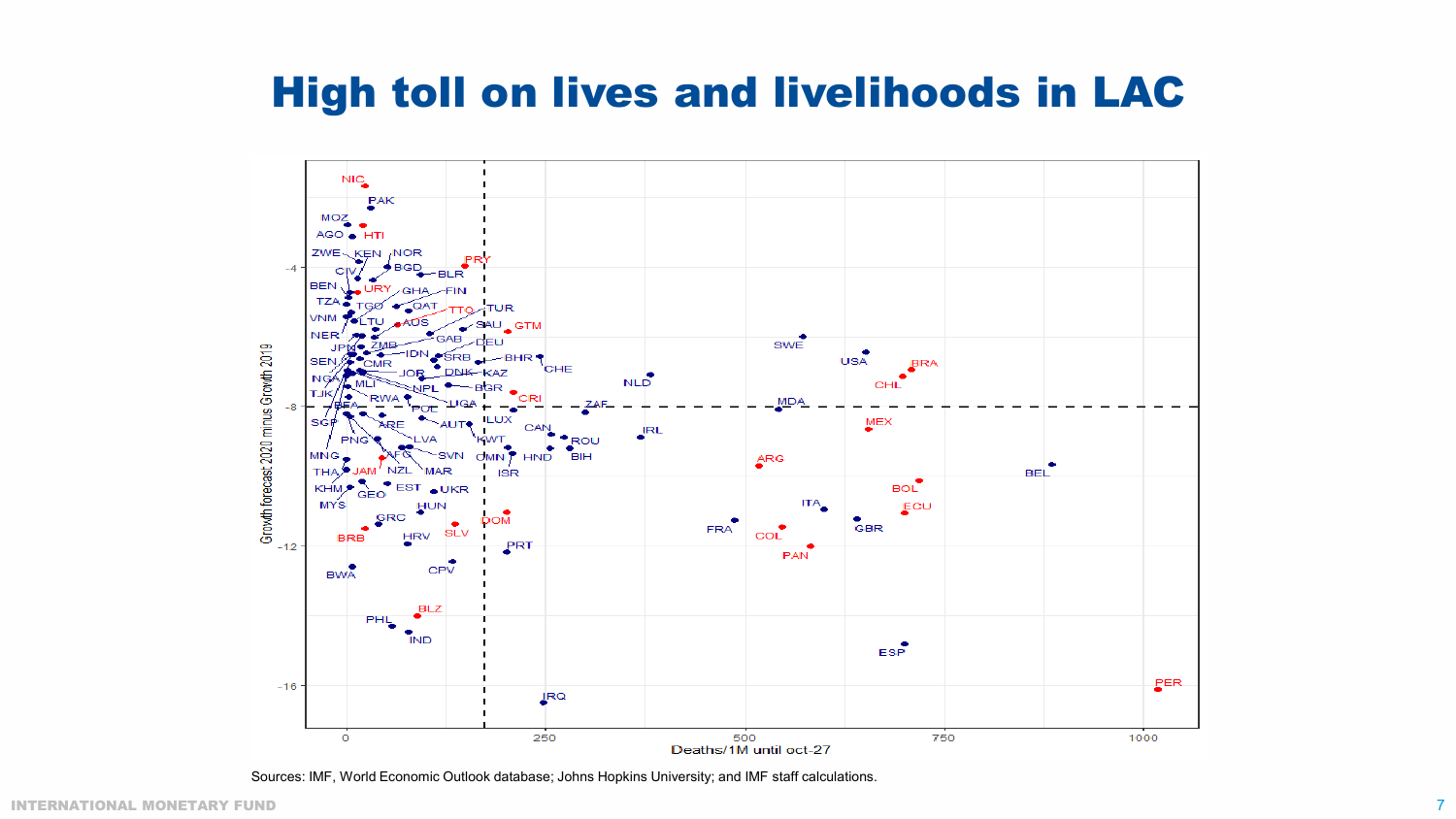#### Despite *early* and *stringent* lockdowns, LAC countries have some of the highest case and death counts in the world

*The lockdowns in LAC were implemented early in the pandemic and have been more stringent than elsewhere*



Source: Our World in Data database. Note: Data are as of September 28, 2020. *Nonetheless, LAC countries have some of the highest case and death counts to date in the world*



Sources: Johns Hopkins University; and IMF staff calculations. Note: Data are as of September 28, 2020.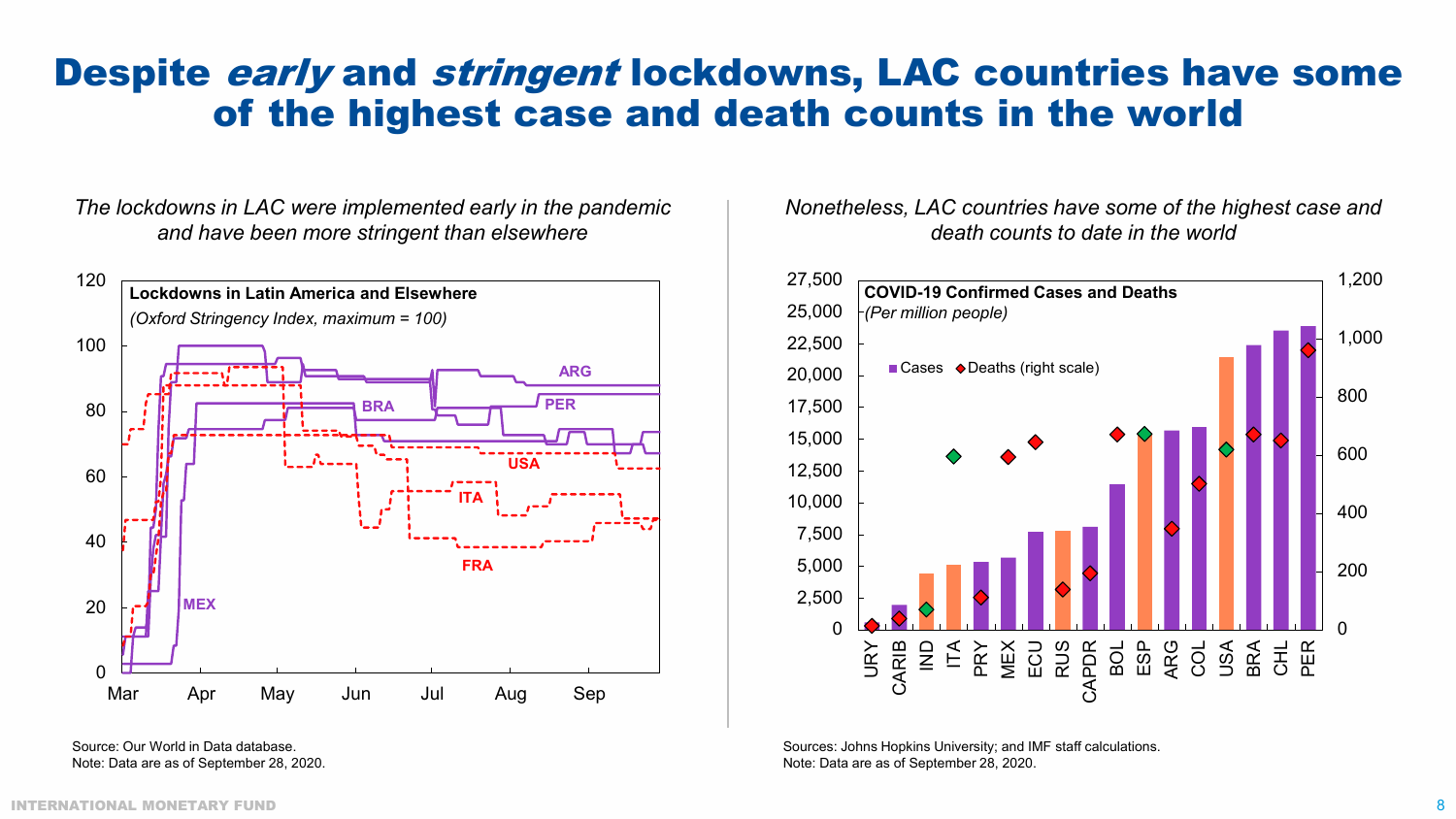#### Early lockdowns in LAC helped prevent "forest fires" but COVID-19-related deaths were nevertheless very high

*The early and stringent lockdowns in LAC were successful in preventing an explosion of daily cases and deaths…*



Sources: Sources: Johns Hopkins University; and IMF staff calculations. Note: Data as of September 28, 2020.

*… but not fully effective in containing the total number of cases and deaths, resulting in a "slow burn"*



Source: Sources: Johns Hopkins University; Our World in Data database; and IMF staff calculations.

Note: Data as of September 28, 2020. LA5 = Brazil, Chile, Colombia, Mexico, Peru.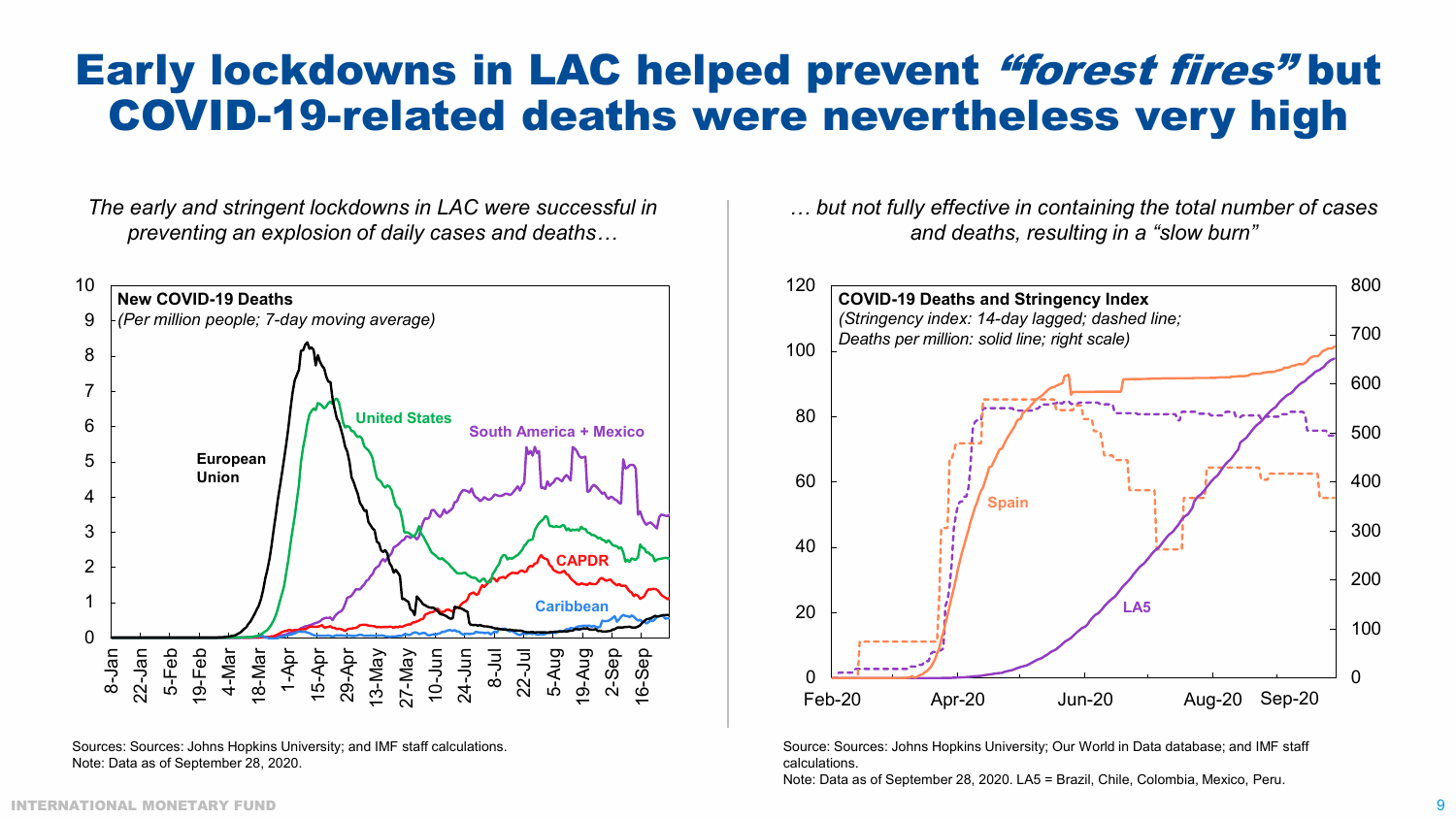#### Labor market structure, government effectiveness and "confinement fatigue" help explain the high death toll

*These charts plot the response in cases growth to a shock in the Oxford stringency index for separate subsets of the sample*



*High degree of informality…*

*… and low government effectiveness*



Source: IMF staff calculations. Note: Shaded area refers to the 90 percent confidence interval. Dashed line refers to the baseline.

Source: IMF staff calculations. Note: Shaded area refers to the 90 percent confidence interval. Dashed line refers to the baseline.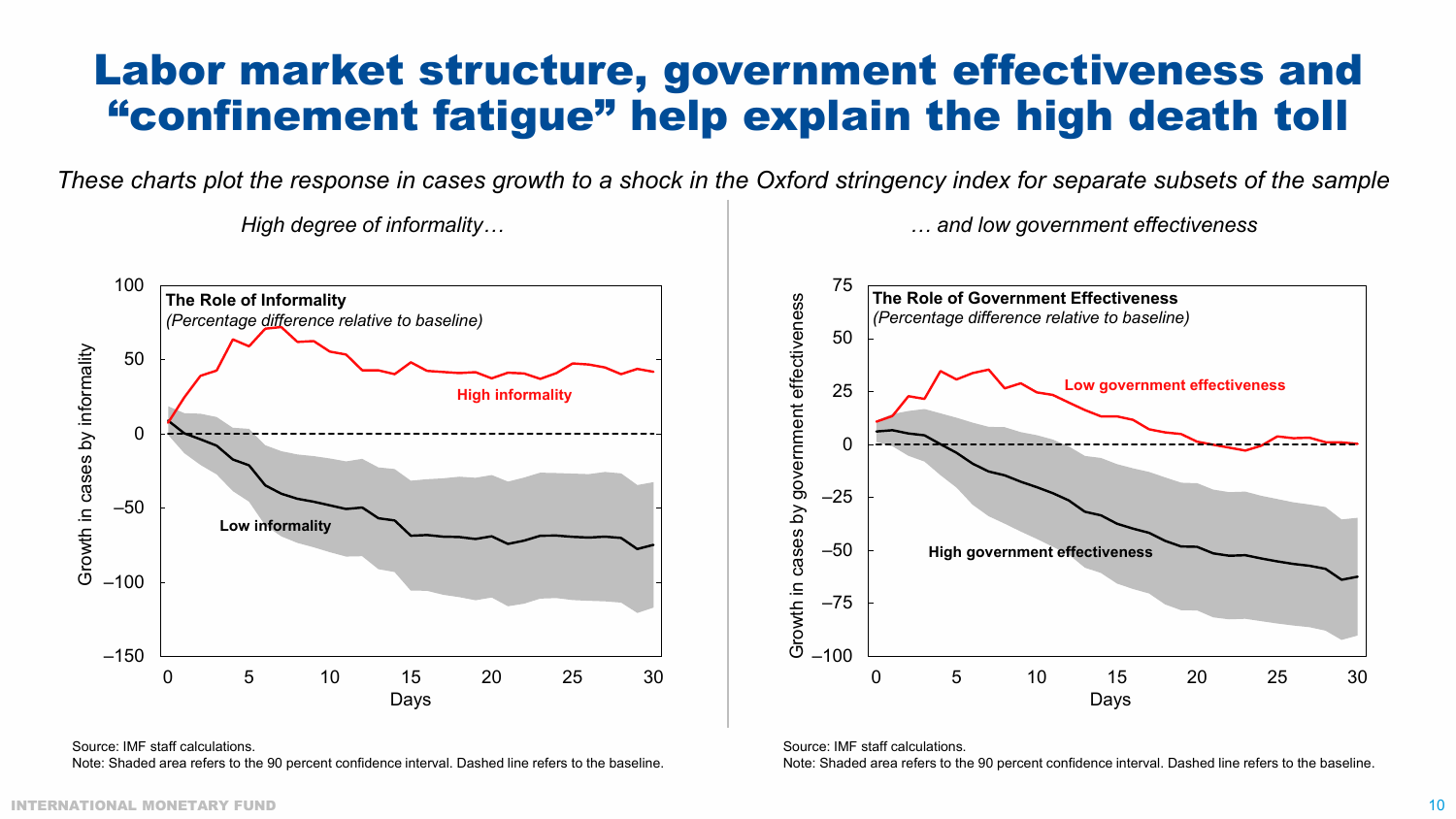#### Both the lockdowns and the fear of contagion contributed to a significant economic contraction (but the importance of these factors has diminished over time)

**Growth and Pandemics**

*(Dependent variable is year-over-year growth rate of monthly activity in the first six months of 2020)*

|                     | (1)         | (2)          | (3)           | (4)          |  |
|---------------------|-------------|--------------|---------------|--------------|--|
| Stringency          | $-0.264***$ | $-0.231***$  | $-0.348***$   | $-0.336***$  |  |
|                     | $-0.026$    | $-0.032$     | $-0.057$      | $-0.065$     |  |
| <b>New Deaths</b>   |             | $-18.881***$ | $-16.586$ *** | $-16.884***$ |  |
|                     |             | $-4.5$       | $-4.349$      | $-4.46$      |  |
| New Deaths*T        |             | $3.291***$   | $2.791***$    | 2.835***     |  |
|                     |             | 0.752        | 0.739         | 0.755        |  |
| Stringency*T        |             |              | $0.023**$     | $0.023$ **   |  |
|                     |             |              | 0.009         | 0.01         |  |
| Stringency*Tourism  |             |              |               | $-0.001$     |  |
|                     |             |              |               | $-0.002$     |  |
| <b>Observations</b> | 61          | 57           | 57            | 57           |  |
| $R^2$               | 0.701       | 0.779        | 0.809         | 0.809        |  |
| Adjusted $R^2$      | 0.592       | 0.674        | 0.710         | 0.704        |  |

Source: IMF staff calculations. Sample: ARG, BRA, CHL, COL, CRI, DOM, ECU, SLV, GTM, HND, MEX, NIC, PAN, PRY, PER, URY. Note: Includes data for 17 countries in the region.  $p > 0.1$ ;  $p > 0.05$ ;  $p > 0.01$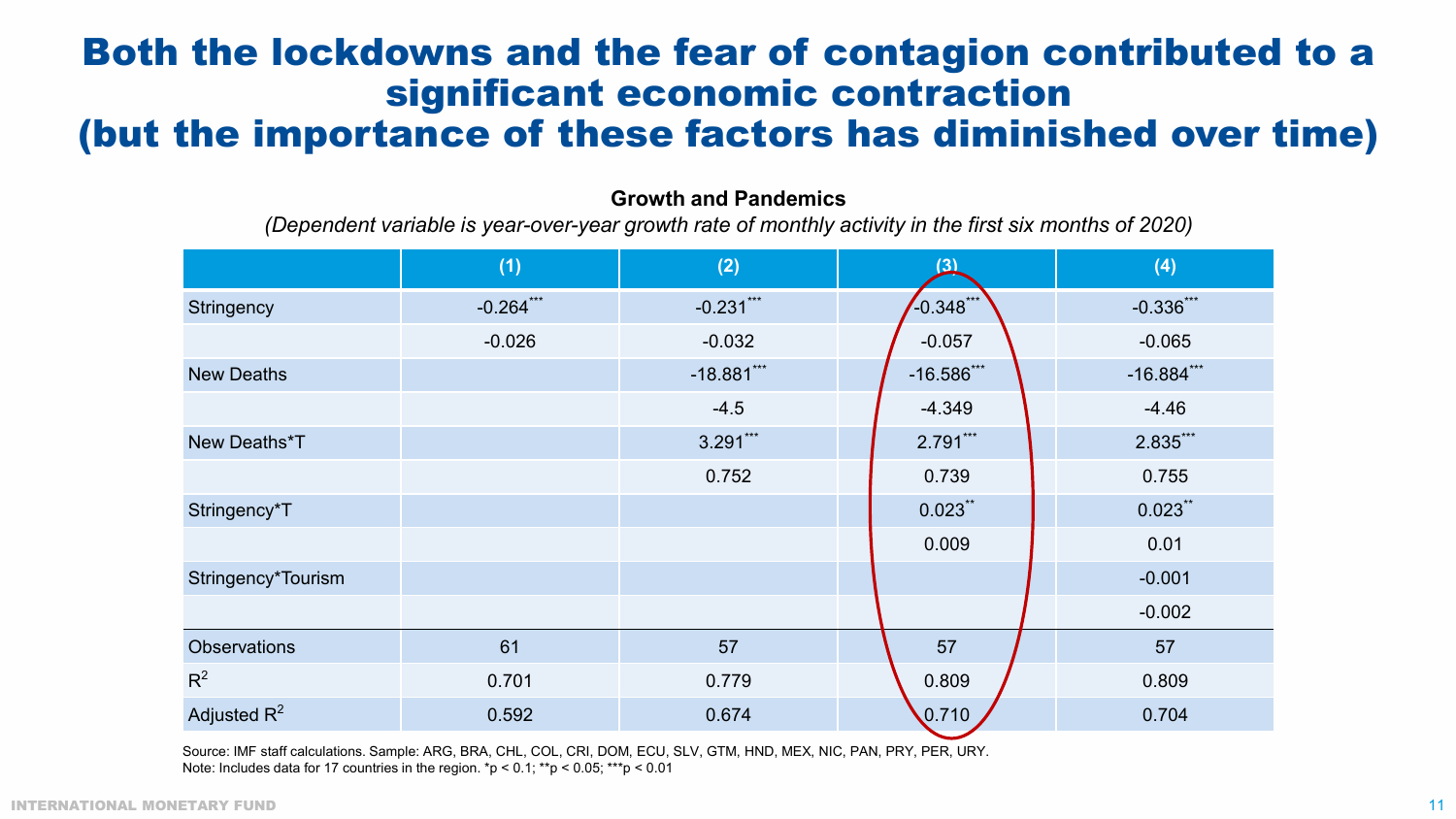#### Reopening remains risky given low preparedness (few and scattered improvements in testing)

*Containment measures are being eased gradually*



Source: Hale, Thomas, Sam Webster, Anna Petherick, Toby Phillips, and Beatriz Kira (2020). Oxford COVID-19 Government Response Tracker, Blavatnik School of Government.

*However, expanding testing capacity in LAC has proven challenging*



Sources: Johns Hopkins University; Our World in Data database; and IMF staff calculations. Note: Data as of September 28, 2020.

*Reopening remains risky given low hospital and weak testing capacity*



Source: Our World in Data database. Note: Hospital beds refer to latest available data. Tests refer to the September 2020 average as of September 28, 2020.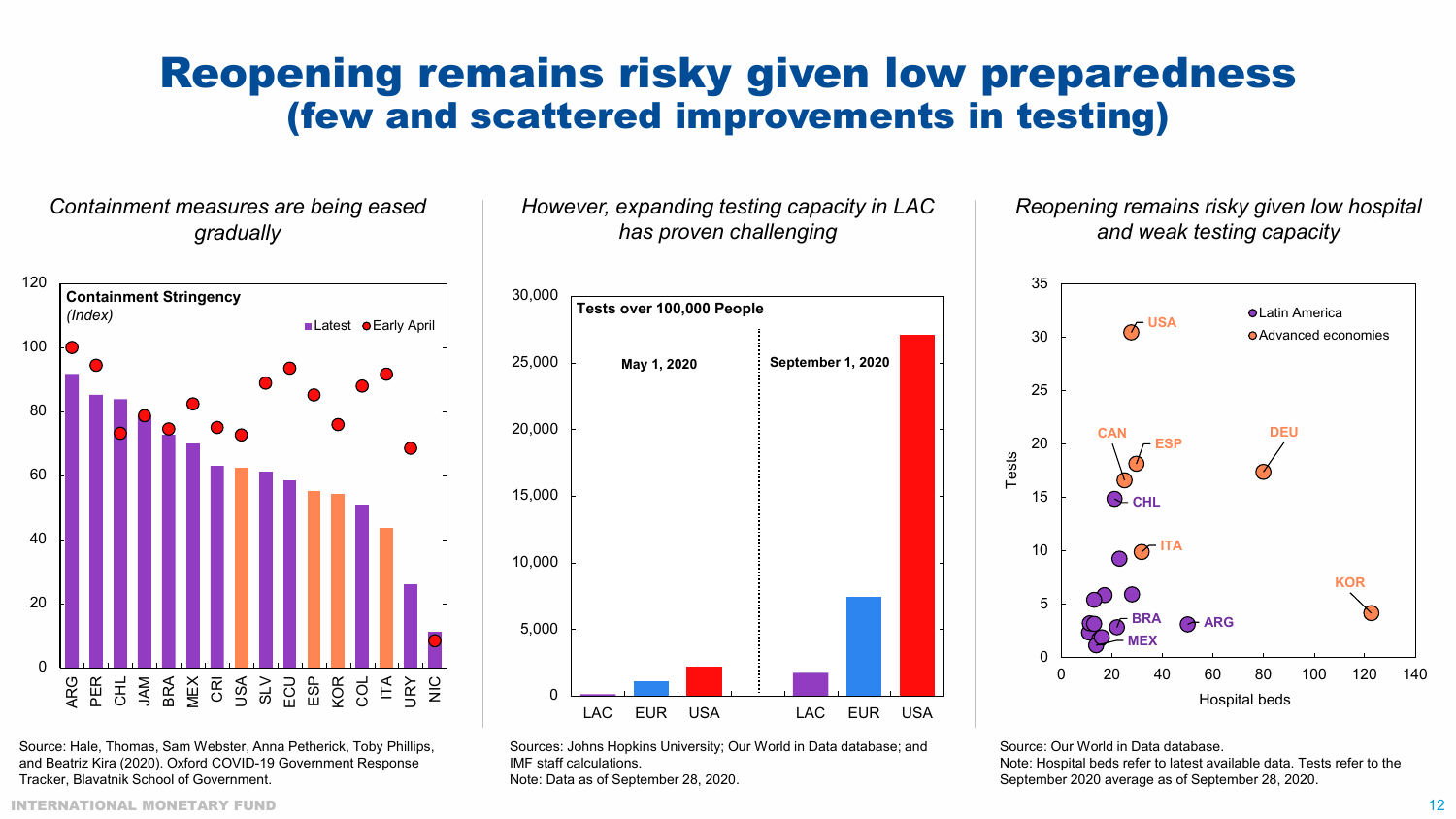## Latin American Labor Markets during COVID-19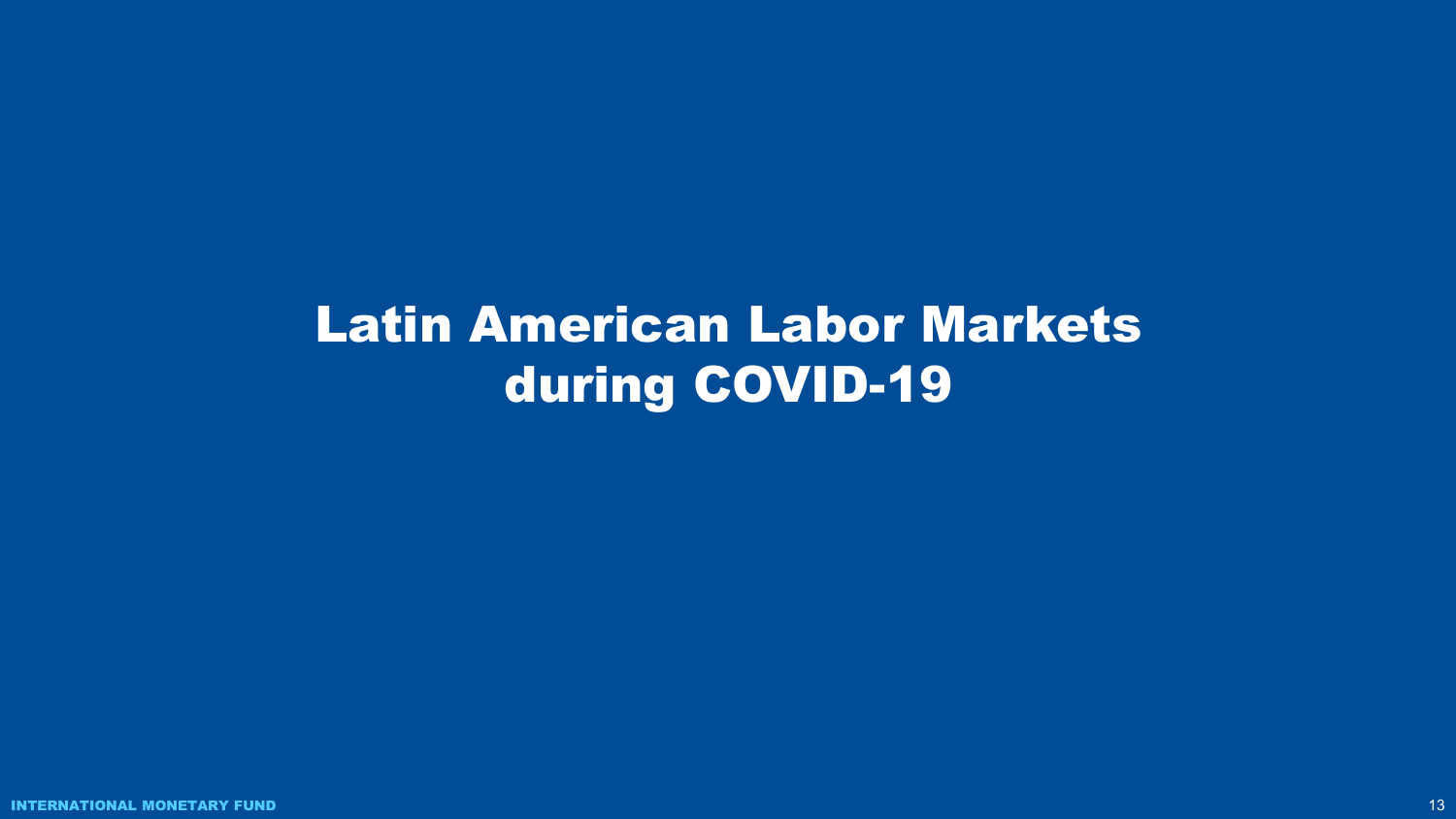### Key Questions

**★ How did labor markets in LAC fare compared to other** countries?

◆ Who suffered most from LAC's labor market adjustments?

◆ How many Latin Americans were at risk due to the pandemic?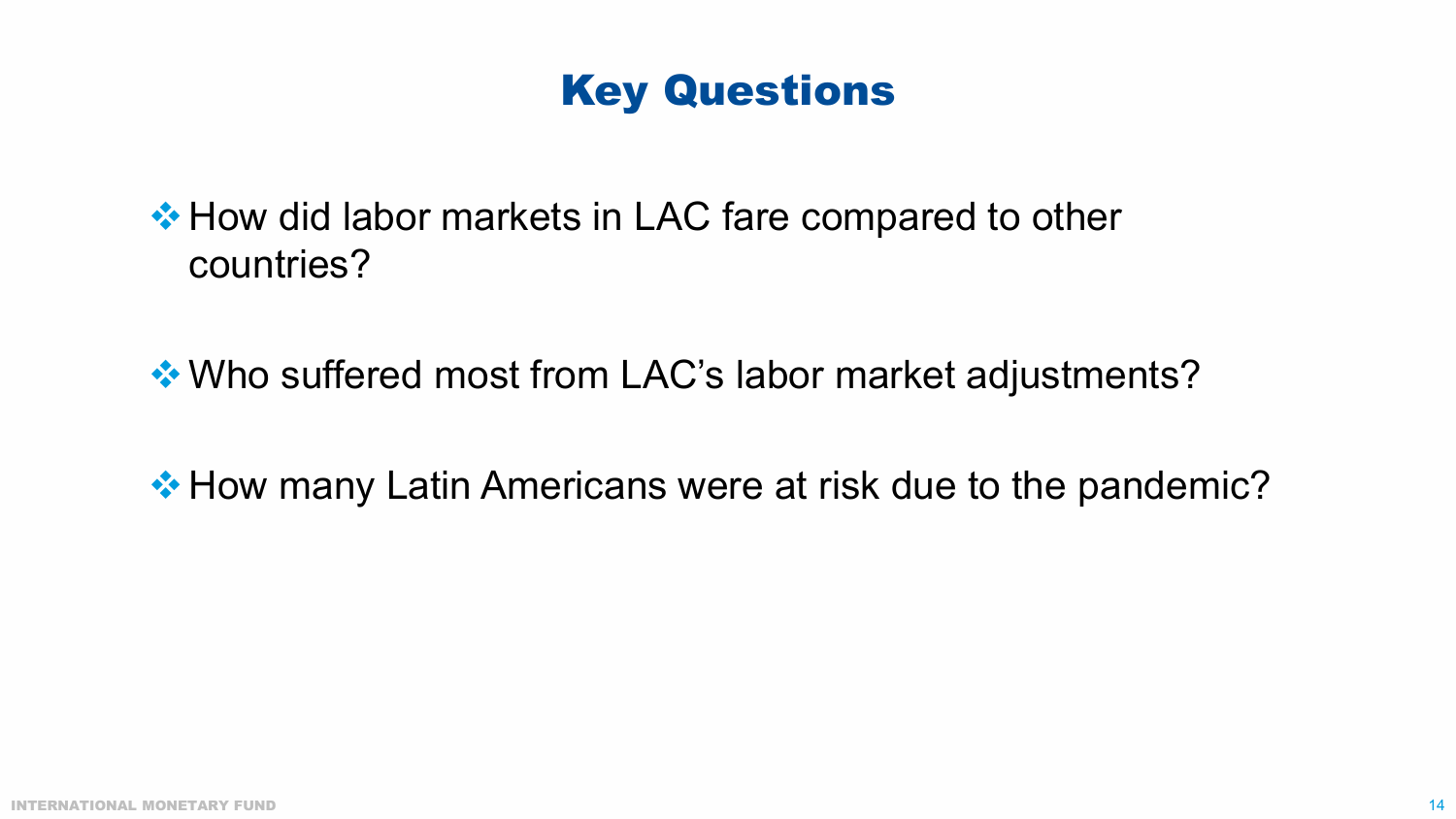### LAC employment fell more steeply than in AEs, other EMs

*Employment declined sharply in April, and started recovering in June*



Source: Haver Analytics; national authorities; and IMF staff calculations. Note: Data for Brazil, Chile, and Peru (Lima) have been transformed to reflect monthly employment.

*LAC's employment decline was larger than the one observed in AEs and in other EMs*



*Those who remained employed experienced large contractions in effective hours worked*



Sources: Haver Analytics; national authorities; and IMF staff calculations.

Sources: National statistics agencies; and IMF staff calculations.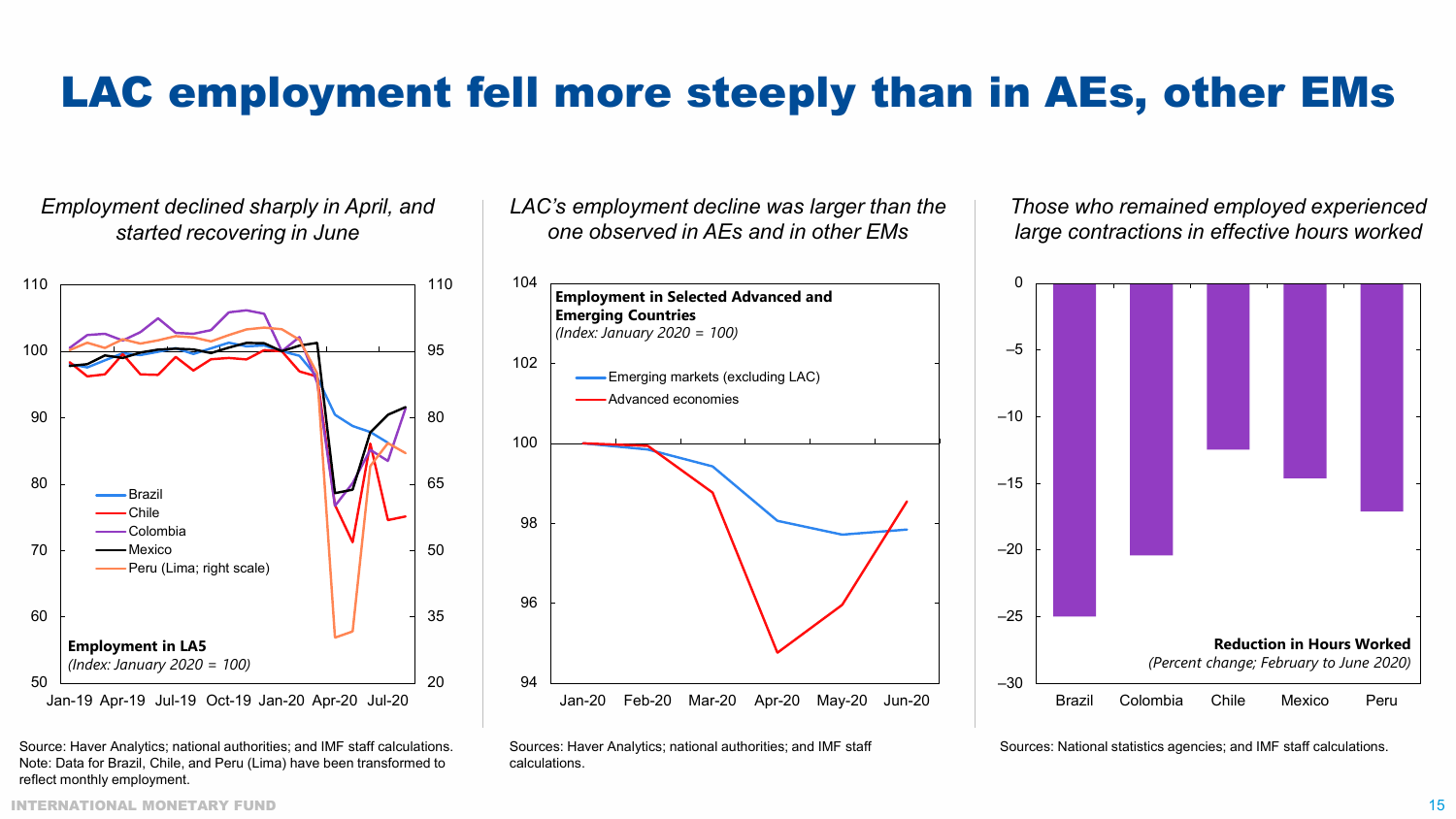### The burden of COVID-19 fell disproportionately on specific groups of workers

*Employment losses were larger among informal workers…*



*… workers with low educational attainment… … and women*





Sources: National authorities; and IMF staff calculations. Sources: National authorities; and IMF staff calculations. Sources: National authorities; and IMF staff calculations.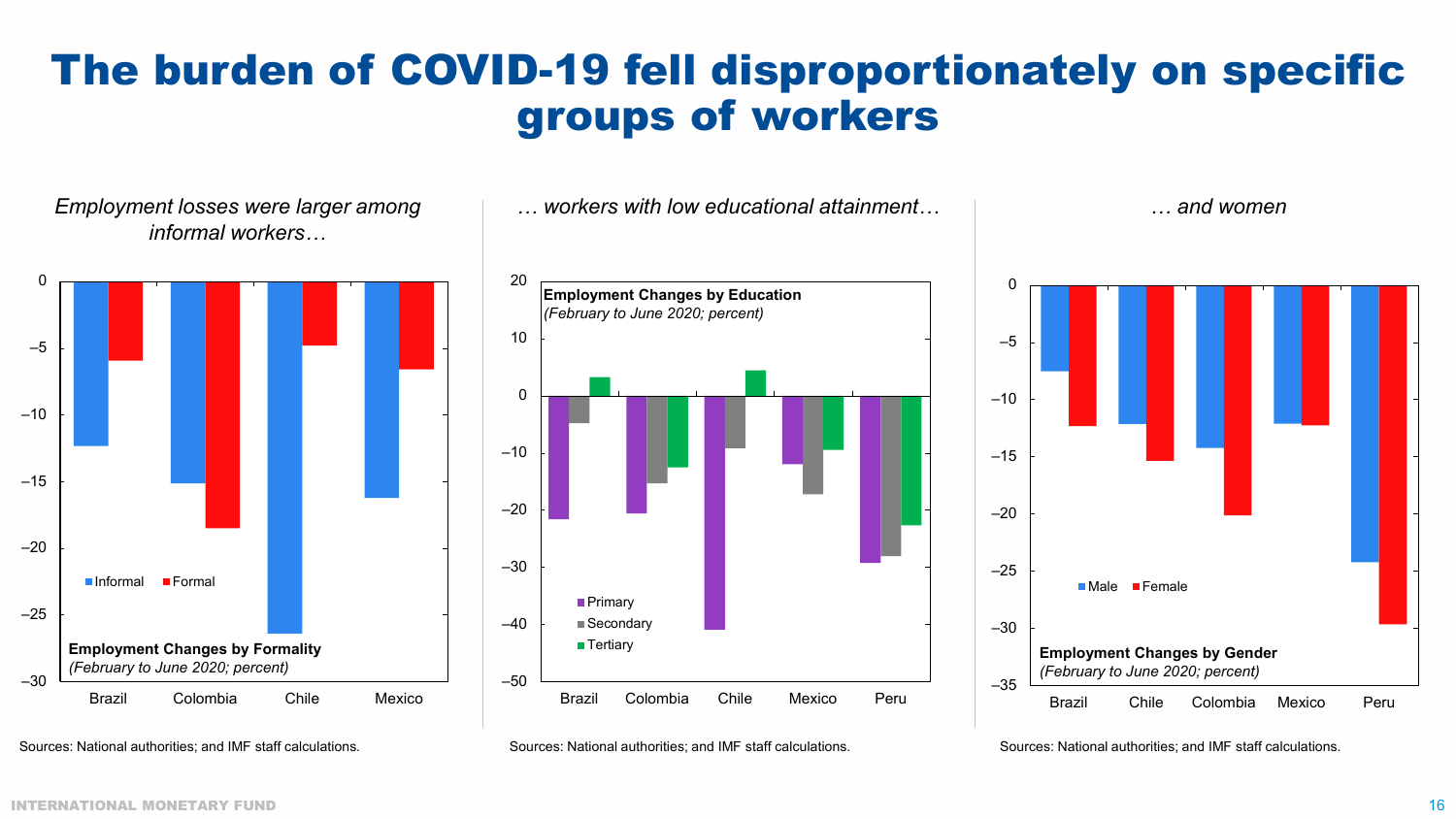#### Structural factors made LAC labor markets ex-ante vulnerable to the COVID-19 shock

*Share of contact-intensive sectors is larger in LAC than ROW…*



*… while share of teleworkable jobs is smaller than AE and other EM*



*Informal workers were substantially more exposed to potential lockdowns*



Sources: Dingel and Neimann (2020) except for Peru and Colombia; International Labour Organization (ILOSTAT) database; National Labor Surveys and IMF staff calculations.

INTERNATIONAL MONETARY FUND 1799 AND 1999 AND 17 AND 17 AND 17 AND 17 AND 17 AND 17 AND 17 AND 17 AND 17 AND 17 Note: Data labels use International Organization for Standardization (ISO) country codes. AE = advanced economies; EM = emerging markets; LAC = Latin America and the Caribbean;  $LIC = low$  income countries.

Sources: Dingel and Neimann (2020); International Labour Organization (ILOSTAT) database; and IMF staff calculations. Note: Teleworkability is based on Dingel and Neiman (2020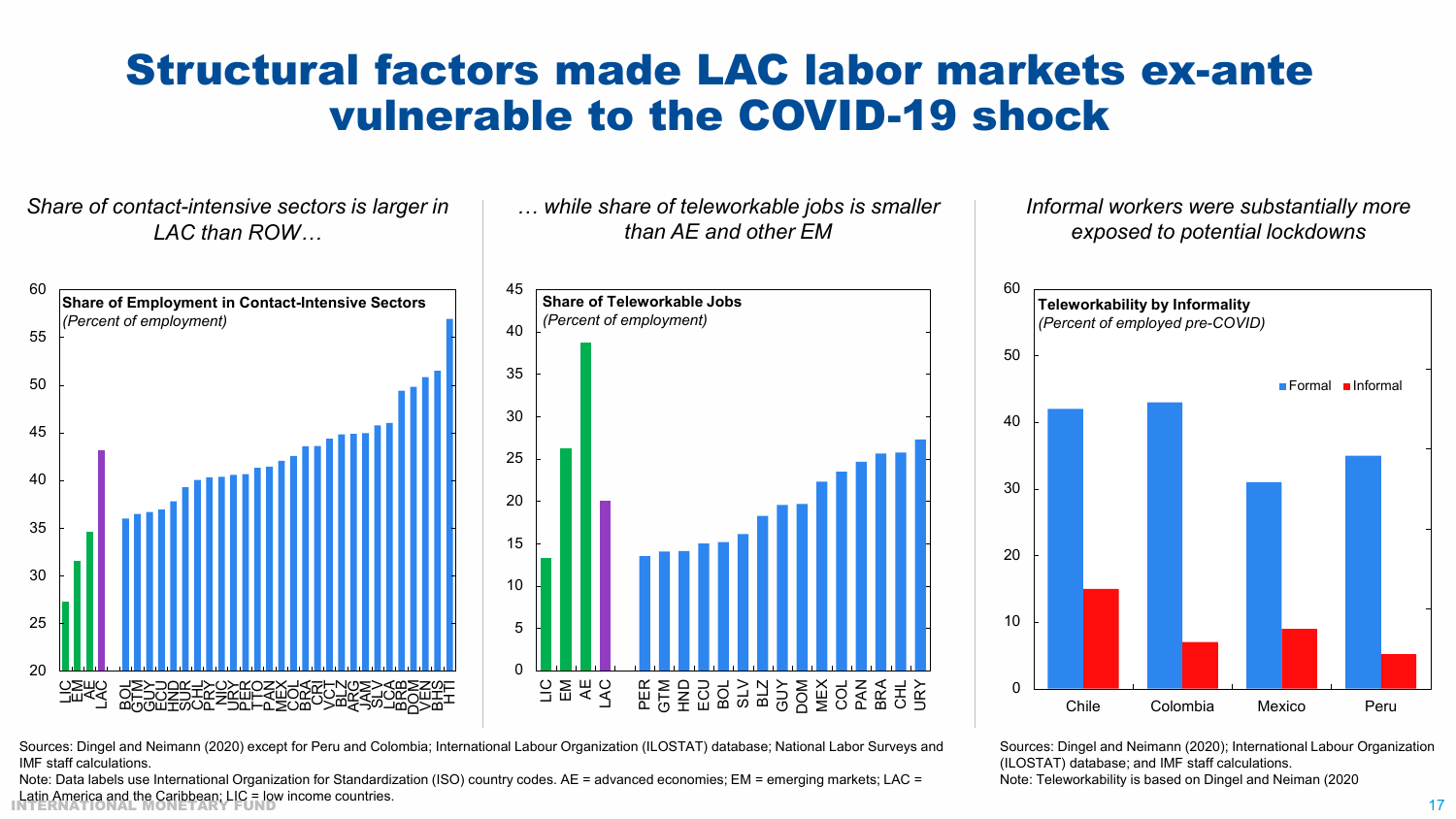#### Combining these factors to compute employment at risk: fundamental equations of the accounting framework

- ◆ Follow an adapted version of the framework proposed by Alfaro et al. 2020, which combines sectoral, occupational, and firm characteristics to compute employment at risk.
- Probability that worker *i* loses her job:  $\pi_{it} = \min\{1, (SShock_{it} + DShock_{s}) * AD\}$
- Supply shock:  $Sshock_{it} = S_{it} * min\{1, (1 T_i) * Highcontact_i\} * min\{1, Lock_s + Lup_s + Ldown_s\}$

$$
\sum_{s} \text{ Demand shock:} \qquad \text{Dshock}_s = \text{Dloss}_s * \frac{\text{finalsales}_s}{\text{grossout}_s} + \sum_{j \neq s} \text{Dloss}_j * \frac{\text{purehases}_{j:from:s}}{\text{grossout}_s}
$$

★ Aggregate demand shock:

\n
$$
AD = \frac{1}{1 - MPC}
$$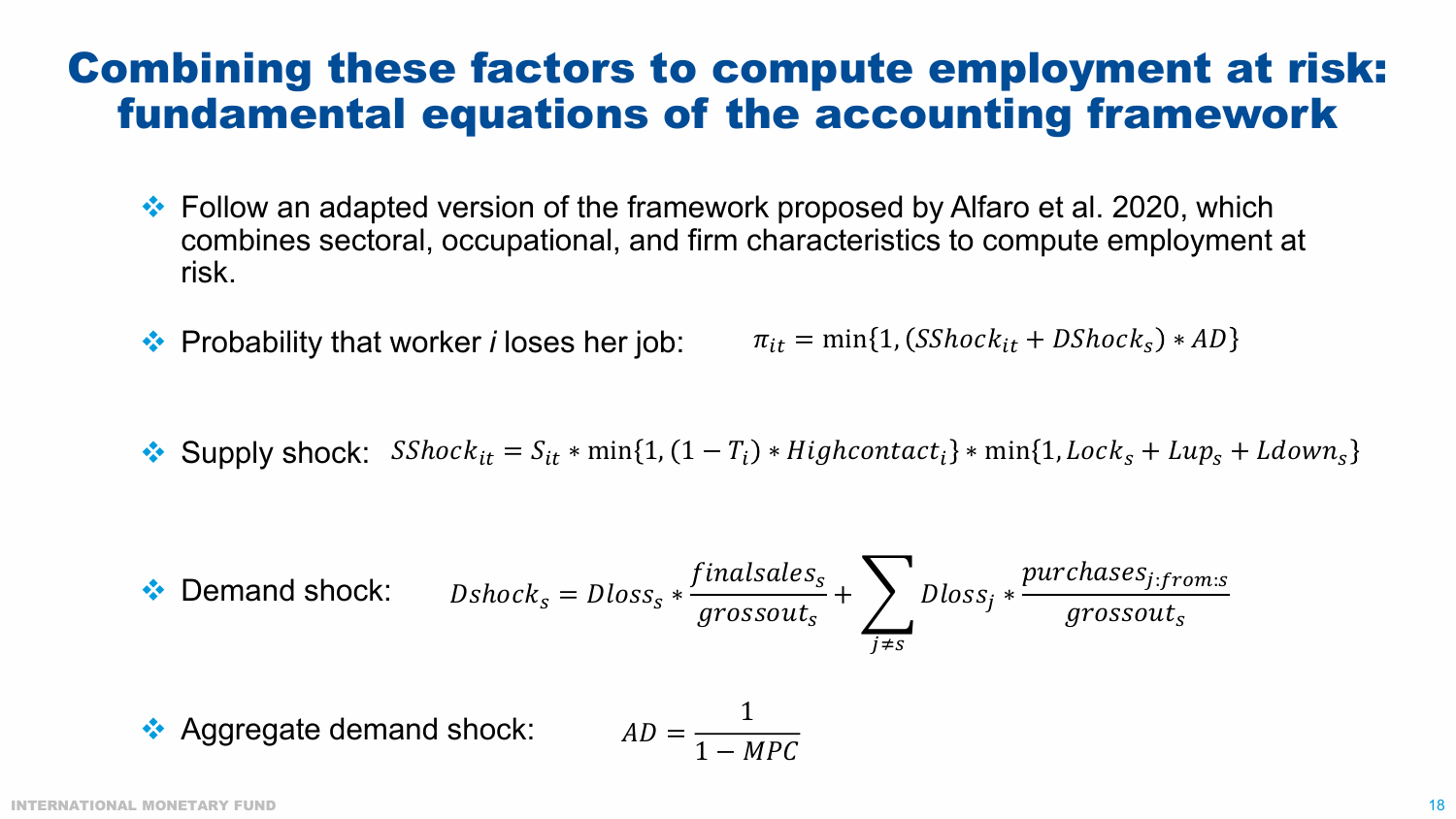### A large number of Latin American jobs were at risk due to the pandemic…

*Employment at risk in LA5 during the lockdown was close to 75 million, mostly informal workers*



*Small firms are most vulnerable to the shock, but medium-sized firms take longer to recover*



*Inter-sectoral links play an important role, especially during the lockdown phase*



Source: IMF staff calculations. Note: LA5 = Brazil, Chile, Colombia, Mexico, Peru.

Source: IMF staff calculations. Note: LA5 = Brazil, Chile, Colombia, Mexico, Peru.

Source: IMF staff calculations. Note: LA5 = Brazil, Chile, Colombia, Mexico, Peru.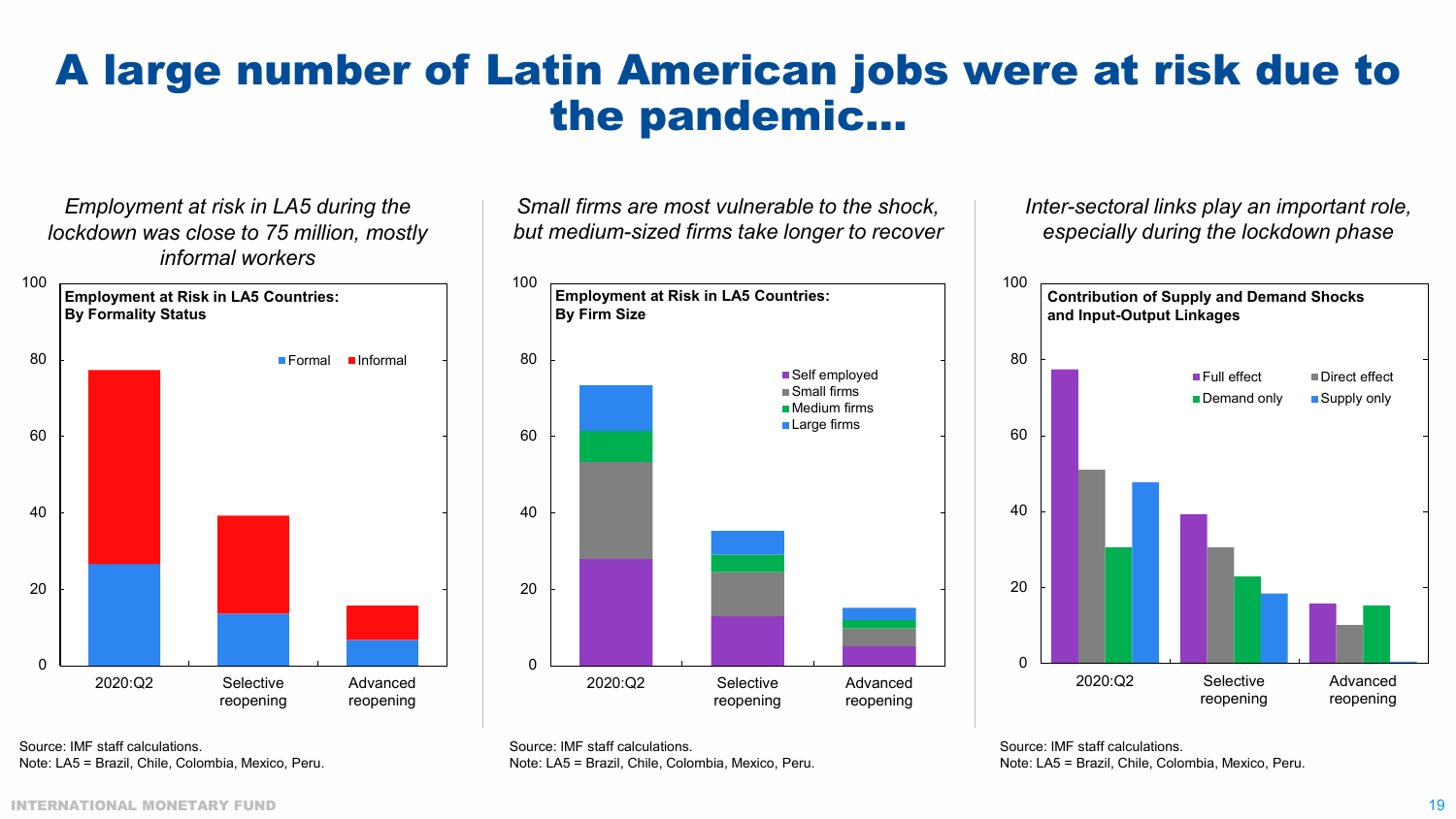#### more so than value added, a fact that is consistent with 2020:Q2 data

*Employment at risk is larger than value added at risk, especially in the early phases*



Sources: Haver Analytics; Note: Simple average of LA5 (Brazil, Chile, Colombia, Mexico, Peru).



Sources: Haver Analytics; national authorities; and IMF staff calculations.

*Employment fell more steeply than GDP, another break from the past*



Sources: Haver Analytics; national authorities; and IMF staff calculations.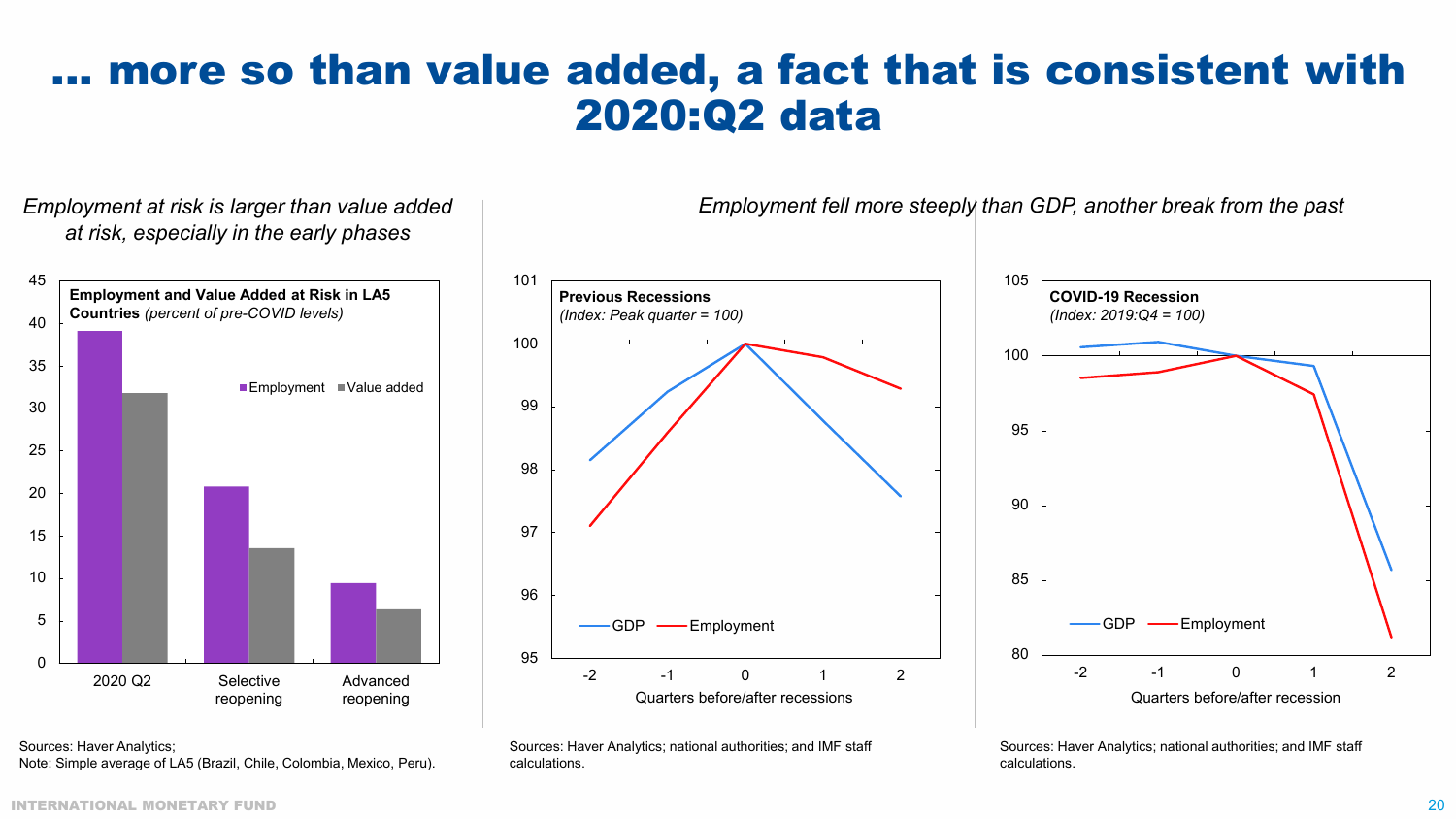## Fiscal Policy during COVID-19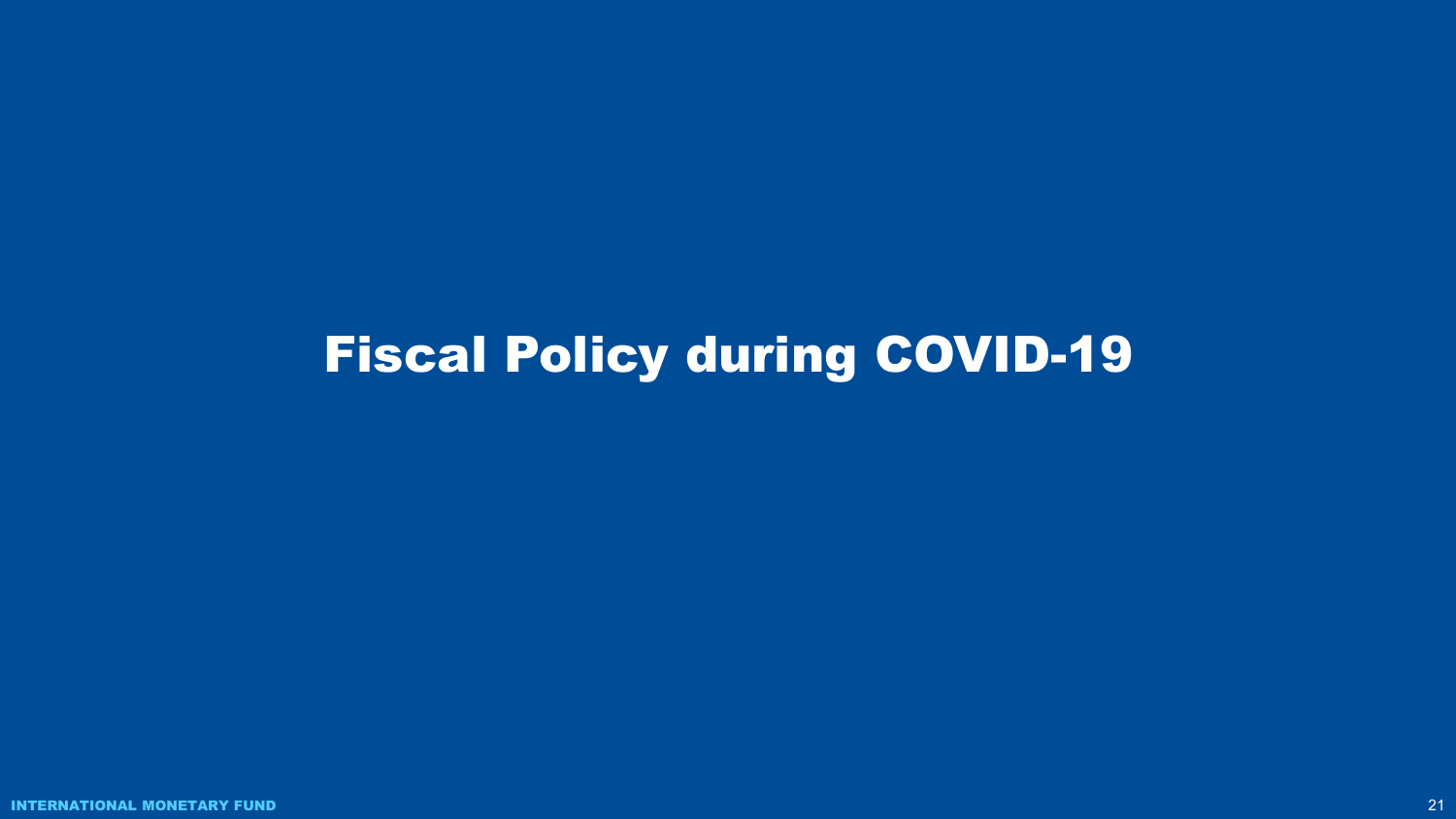### **Key Questions**

**What was the size and composition of announced fiscal policy** packages to respond to COVID-19 in Latin America and the Caribbean?

◆ What were the implications of these policy packages for growth and public finances?

**❖ What are the appropriate fiscal strategies to follow as** economies partially reopen and over the medium-term?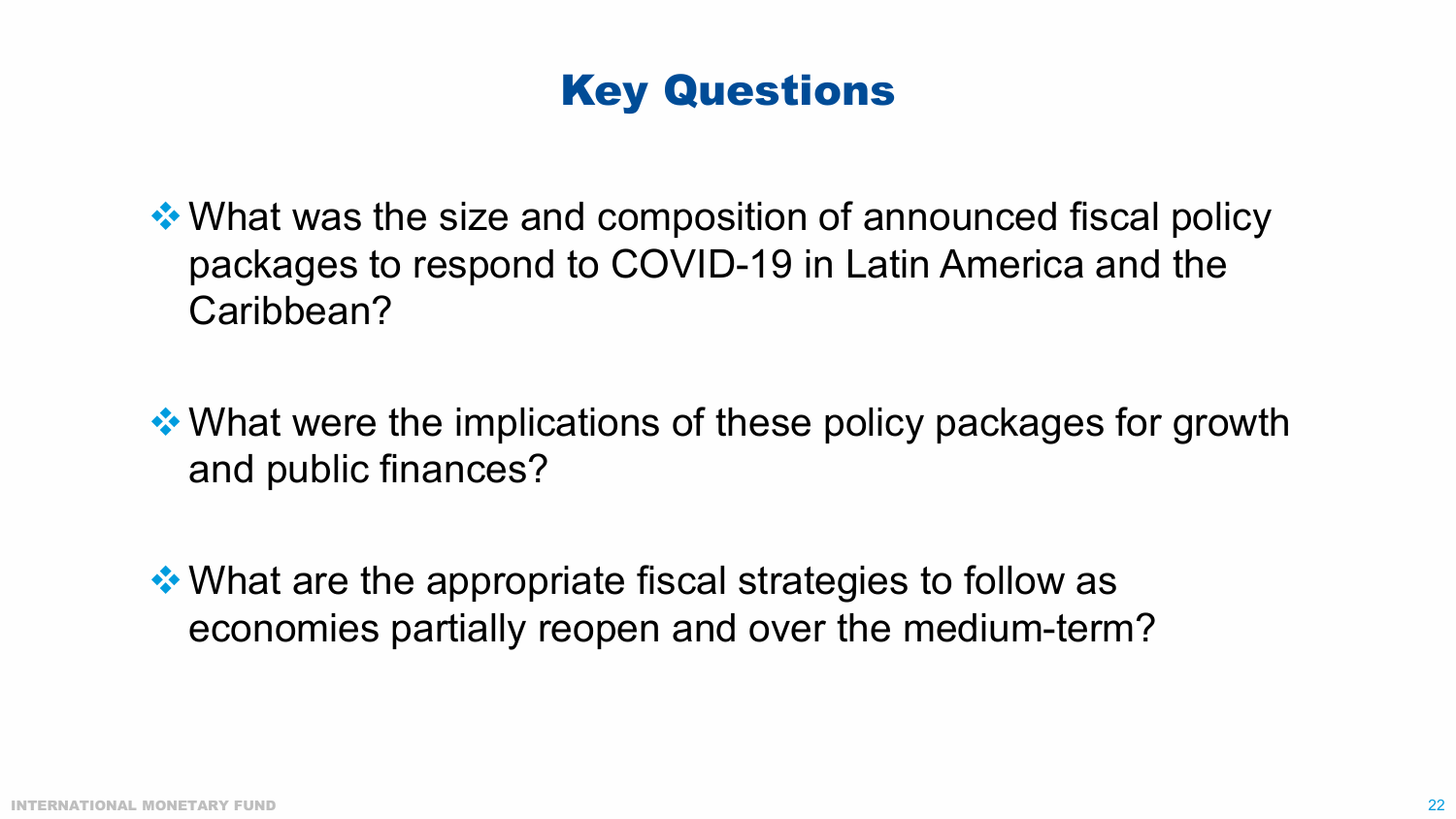#### Fiscal support included a broad range of measures, which varied in size and composition across countries

**Announced Above-the-line Discretionary Fiscal Measures** *(Percent of GDP)*



Sources: National authorities; and IMF staff calculations.

Note: Does not include tax deferrals and anticipation of benefits, which typically have small effects on an annual basis.

<sup>1</sup>In Peru, this includes mostly capital spending, while in Brazil it mostly includes support to local governments.

**Announced Below-the-line and Off-Budget Discretionary Measures** *(Percent of GDP)*



Sources: National authorities; and IMF staff calculations.

INTERNATIONAL MONETARY FUND 23 respectively. The corresponds to the capital committed for such purposes. The corresponds to the capital committed for such purposes. The corresponds to the capital committed for such purpose Note: Below-the-line measures include loans, equity injections, asset purchases or debt assumptions. Off-budget measures refer to the incurrence of contingent liabilities including guarantees and quasi-fiscal operations. For most countries, the loan guarantees include the total potential amount of loans covered by the guarantees; for Chile and Colombia, the amount corresponds to the capital committed for such purposes.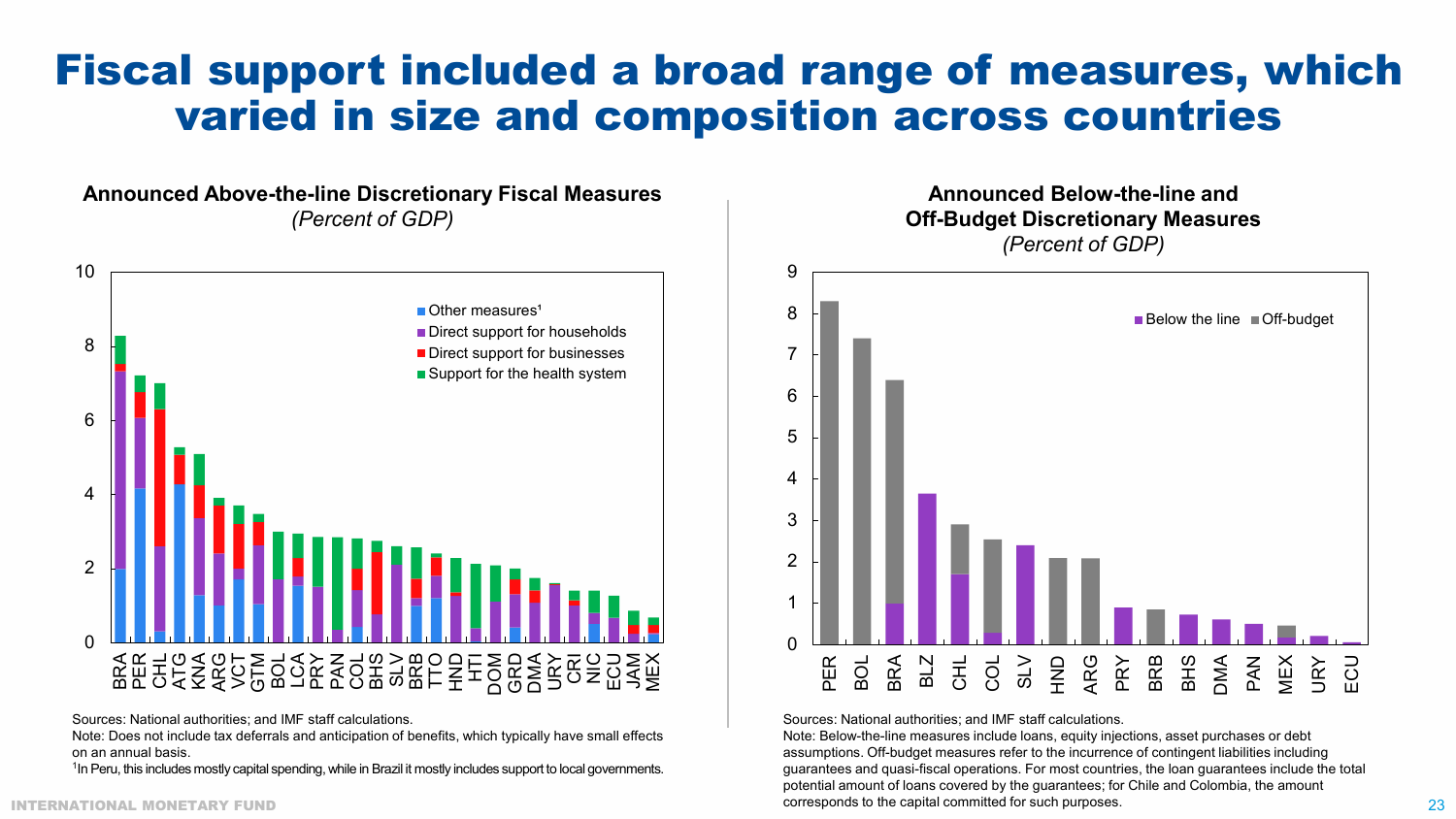#### Announced measures are estimated to have prevented a more severe downturn

#### **WHDMOD Model Simulations of Above-the-line Measures** *(Percent deviation from baseline)*



Sources: IMF, World Economic Outlook database and IMF staff calculations. Note: Includes Argentina, Bolivia, Brazil, Chile, Colombia, Dominican Republic, Guatemala, Jamaica, Mexico, Peru, Uruguay.

#### **Effects of Below-the-line and Off-budget Measures on Real GDP**

*(Percent deviation from baseline)*



Sources: National authorities; and IMF staff calculations.

INTERNATIONAL MONETARY FUND 24 Note: Below-the-line measures include loans, equity injections, asset purchases or debt assumptions. Off-budget measures refer to the incurrence of contingent liabilities including guarantees and quasi-fiscal operations.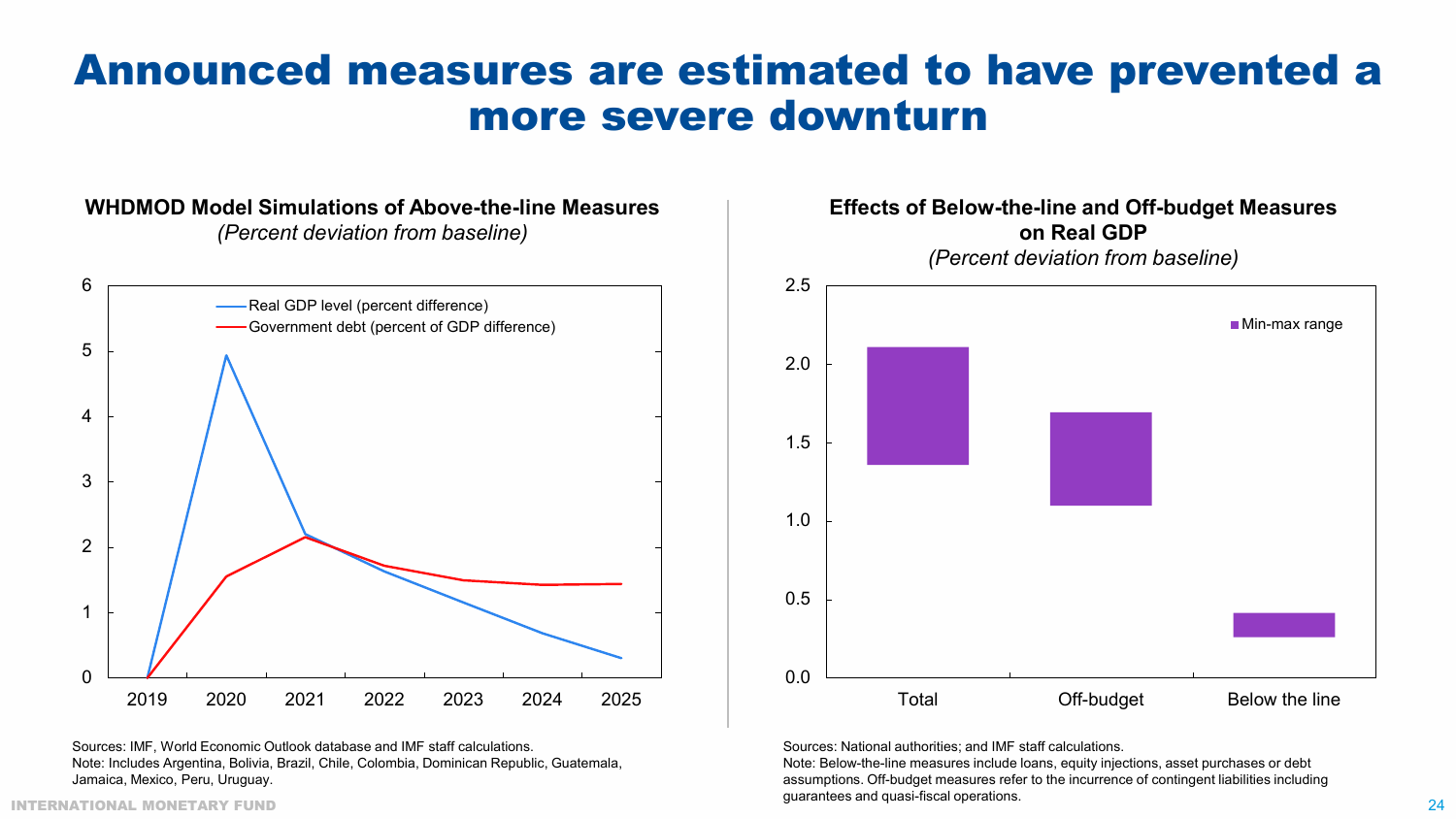#### Legacies of the pandemic: high debt levels as a result of large deficits and growth collapse



**General Government Fiscal Balance** *(Percent of GDP)*



**LA5: Interest Rate-GDP Growth Differentials** *(Percent)*



Source: : IMF, World Economic Outlook database. The Source: : IMF, World Economic Outlook database. Source: : IMF, World Economic Outlook database ad IMF staff calculations.

Note: Simple average of Brazil, Chile, Colombia, Mexico, Peru.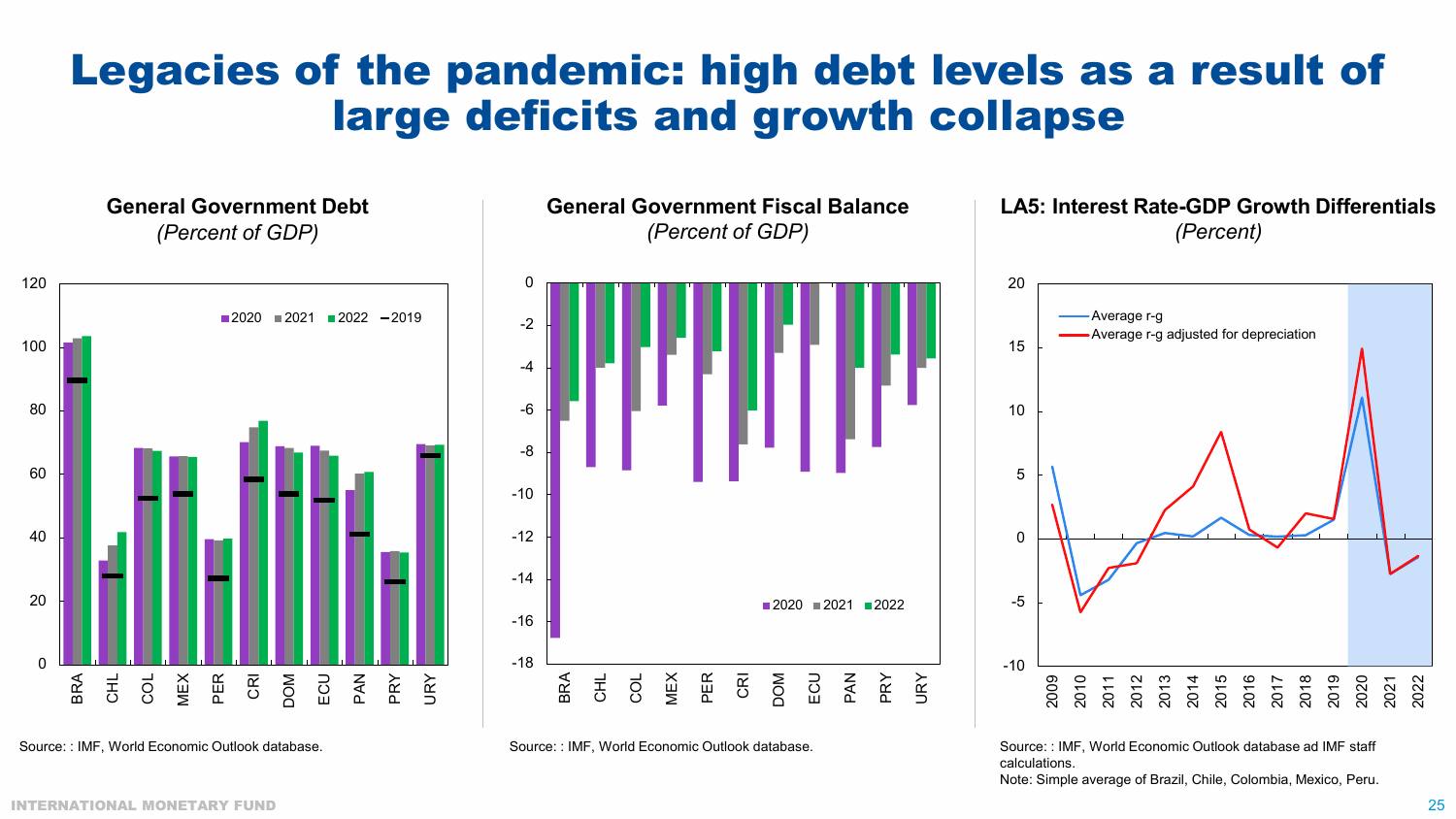#### Fiscal policy after the "Great Lockdown" will hinge on available fiscal space



**Fiscal Policy at Different Stages of the Pandemic**

Sources: October 2020 *Fiscal Monitor;* and IMF staff calculations.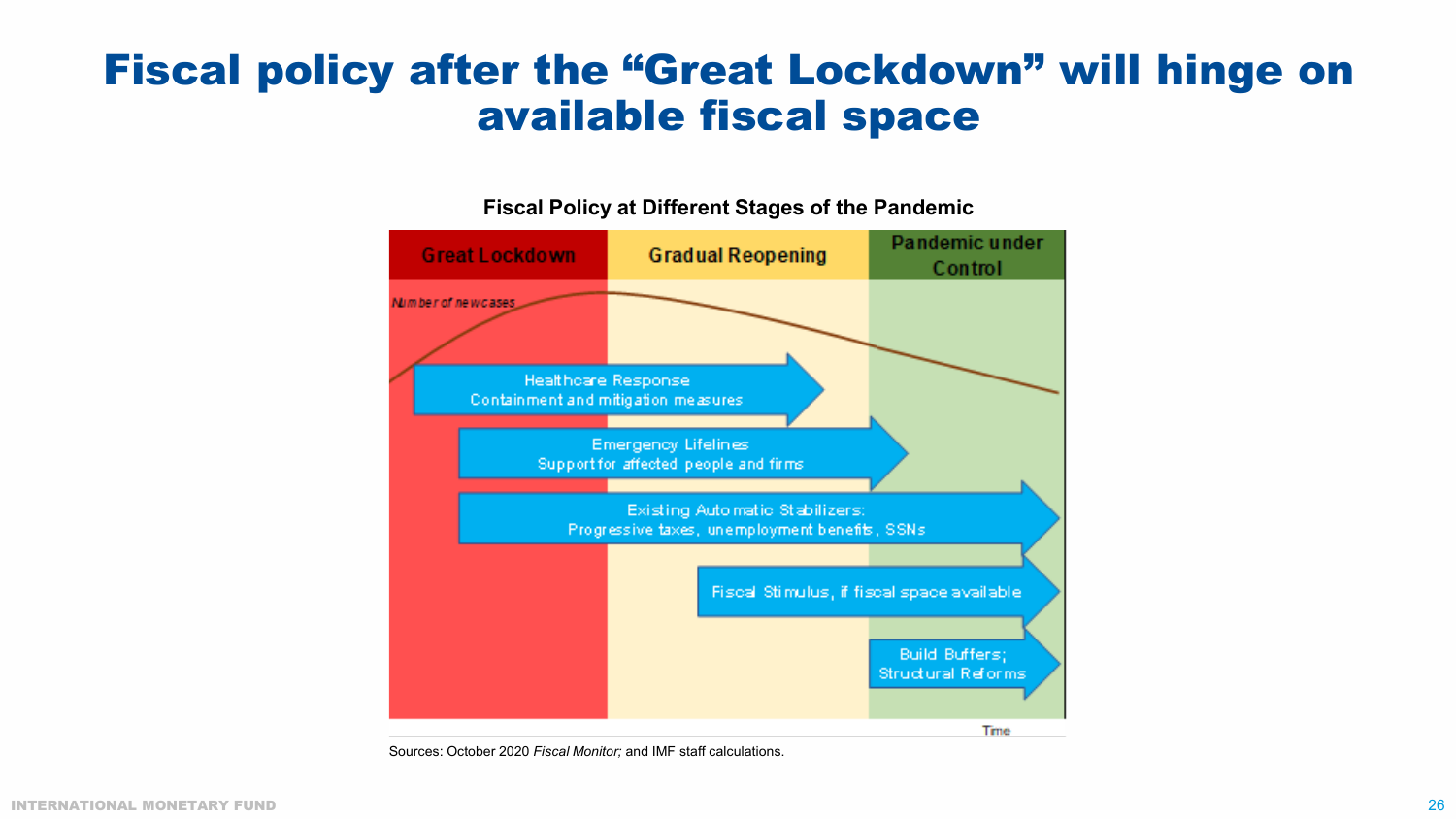## Corporate and Financial Risks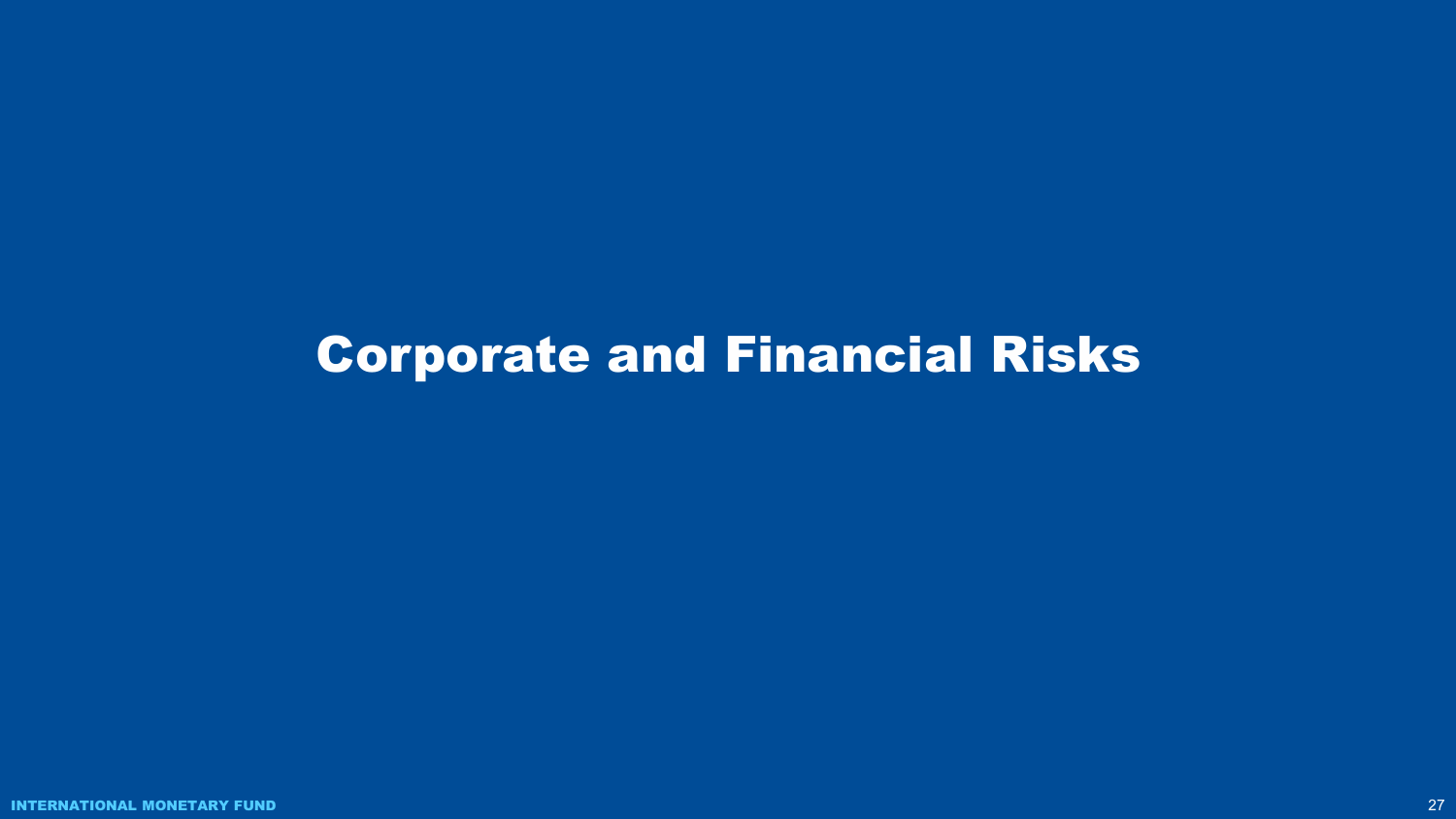### **Key Questions**

 $\cdot$  How has the performance of nonfinancial corporations in Latin America been affected so far?

What could happen to corporate *debt-at-risk* in an adverse scenario?

◆ What is the expected impact on the capital positions of the major banks in Latin America under the WEO baseline scenario… *adverse*?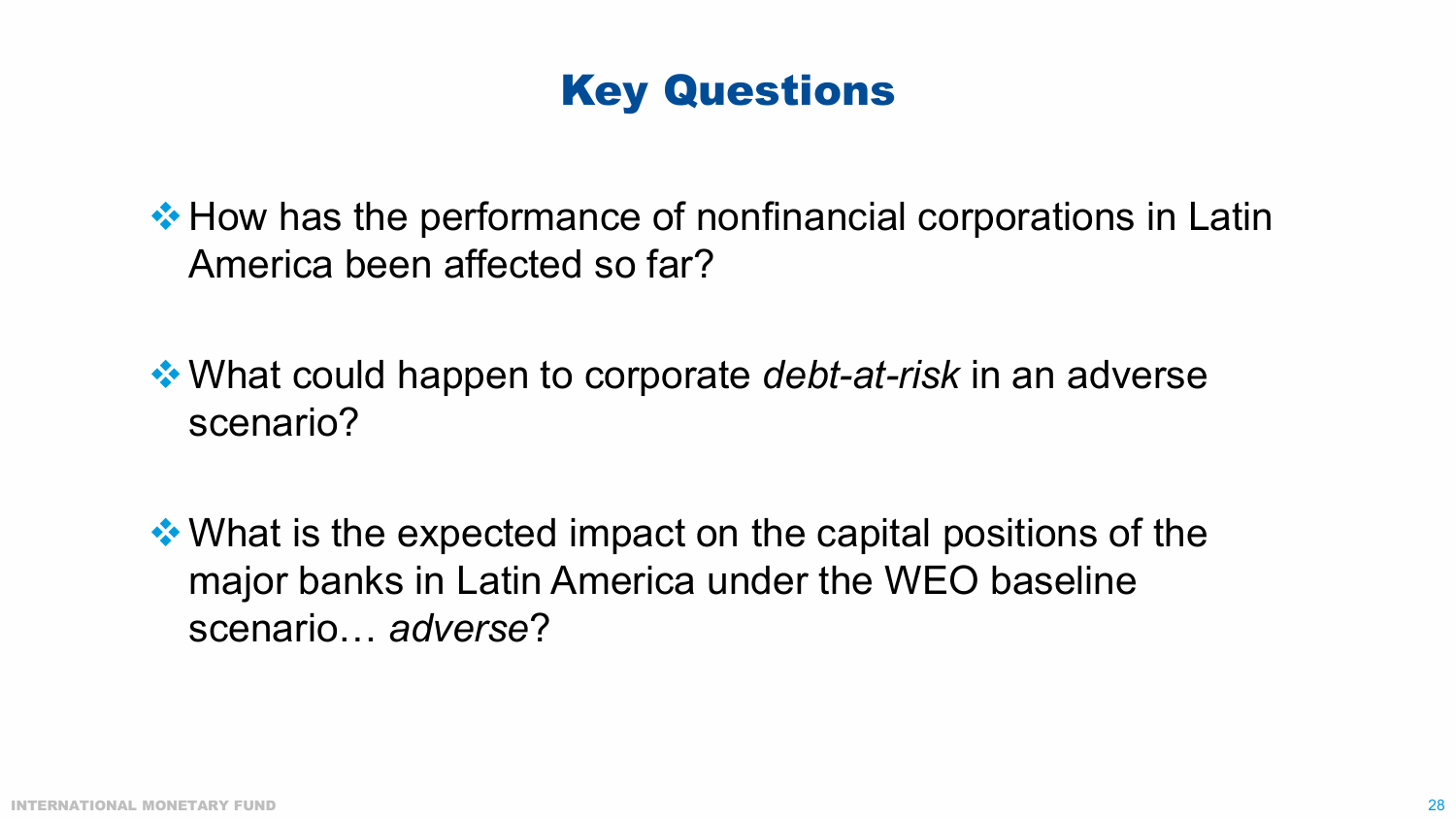#### Corporate performance has weakened, especially in 2020Q2, and could worsen further in 2021 in an adverse scenario



INTERNATIONAL MONETARY FUND 29 Sources: Bloomberg Finance L.P.; and IMF staff calculations. Note: Median of the nonfinancial corporations of Argentina, Brazil, Chile, Colombia, Mexico, and Peru. Shaded area refers to the 25th/75th percentile range.



Sources: Bloomberg Finance L.P.; and IMF staff calculations. Note: Median of the nonfinancial corporations of Argentina, Brazil, Chile, Colombia, Mexico, and Peru. Shaded area refers to the 25th/75th percentile range.

*Profitability has continued to decline… … while corporate leverage has increased The share of debt at risk has doubled in 2020, and could increase further in 2021*



Source: IMF staff calculations. Note: 2021 refers to the adverse scenario. ICR = interest coverage ratio.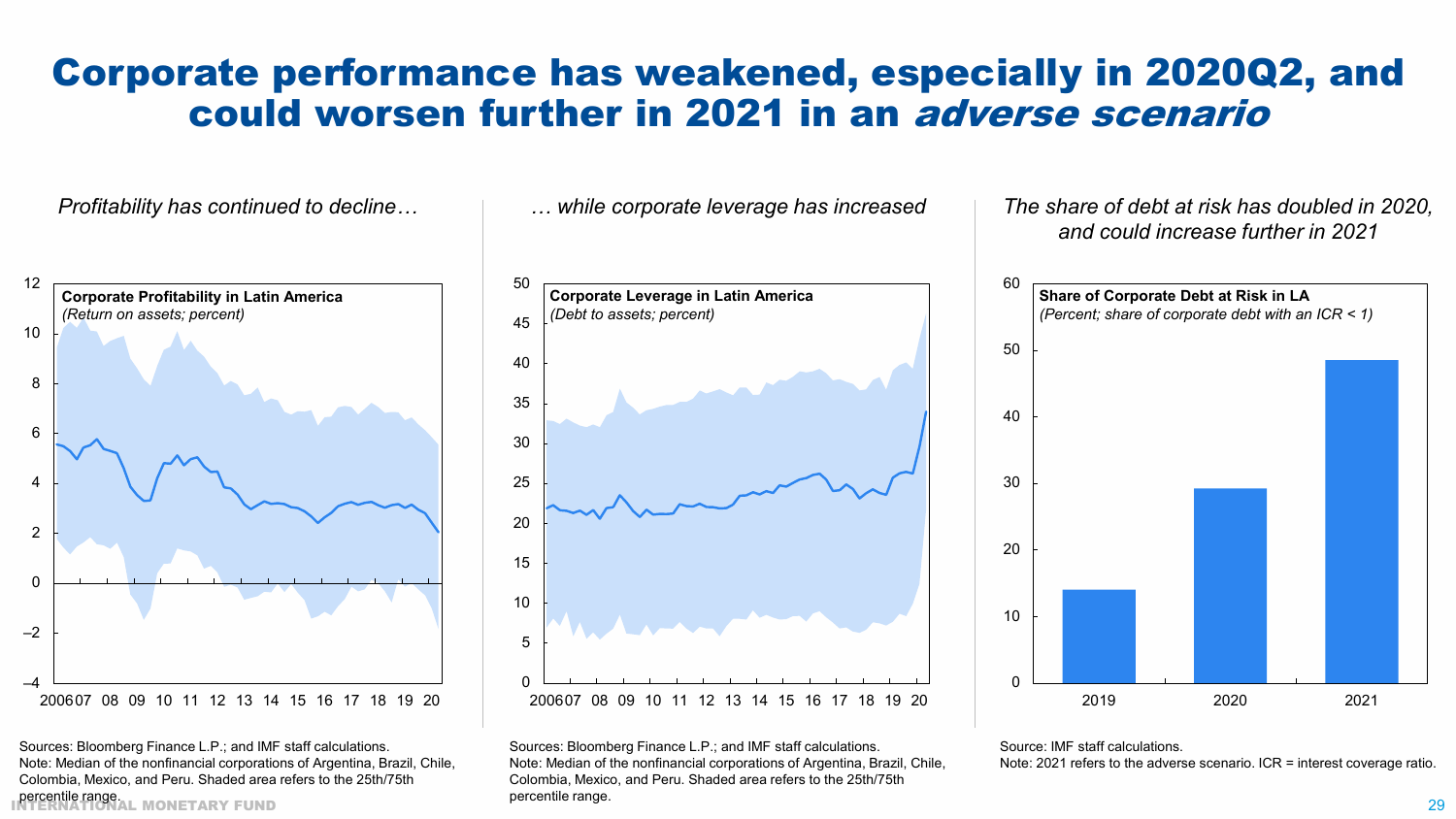#### Despite these trends, banks remain resilient as they entered the pandemic in a relatively strong footing

*Banks' capital levels were adequate at end-2019…*



Sources: IMF, Financial Soundness Indicators database; national authorities; and IMF staff calculations.

Note: Total regulatory capital to risk-weighted assets.

*… and have remained adequate in 2020:H1, but provisioning has increased, while profitability has declined*

> **Financial Soundness Indicators** *(Percent)*

|               | <b>Capitalization</b><br>Regulatory capital to<br>risk-weighted assets |                                                   |        | <b>Loan Loss</b>                                     | <b>Profitability</b><br>Return on equity |                                                   |  |  |  |
|---------------|------------------------------------------------------------------------|---------------------------------------------------|--------|------------------------------------------------------|------------------------------------------|---------------------------------------------------|--|--|--|
|               |                                                                        |                                                   |        | Loan loss provision to non-<br>performing loan ratio |                                          |                                                   |  |  |  |
|               |                                                                        | Percentage point<br>change since<br>December 2019 |        | Percentage point<br>change since<br>December 2019    |                                          | Percentage point<br>change since<br>December 2019 |  |  |  |
|               | Latest                                                                 | (decrease = red)                                  | Latest | (decrease = $red$ )                                  | Latest                                   | (decrease = $red$ )                               |  |  |  |
|               |                                                                        |                                                   |        |                                                      |                                          |                                                   |  |  |  |
| <b>Brazil</b> | 16.3                                                                   | $-0.8$                                            | 205.1  | 26.3                                                 | 14.7                                     | $-3.3$                                            |  |  |  |
| Chile         | 13.4                                                                   | 0.6                                               |        |                                                      | 9.4                                      | $-6.8$                                            |  |  |  |
| Colombia      | 16.6                                                                   | $-1.0$                                            | 152.9  | 10.5                                                 | 15.3                                     | $-2.0$                                            |  |  |  |
| Mexico        | 16.5                                                                   | 0.5                                               | 164.7  | 17.7                                                 | 12.8                                     | $-7.8$                                            |  |  |  |
| Peru          | 15.5                                                                   | 0.9                                               | 184.5  | 35.4                                                 | 10.8                                     | $-7.0$                                            |  |  |  |
| Uruguay       | 18.6                                                                   | 1.5                                               | 64.7   | 4.6                                                  | 26                                       | 3.1                                               |  |  |  |

Sources: IMF Financial Soundness Indicators; national authorities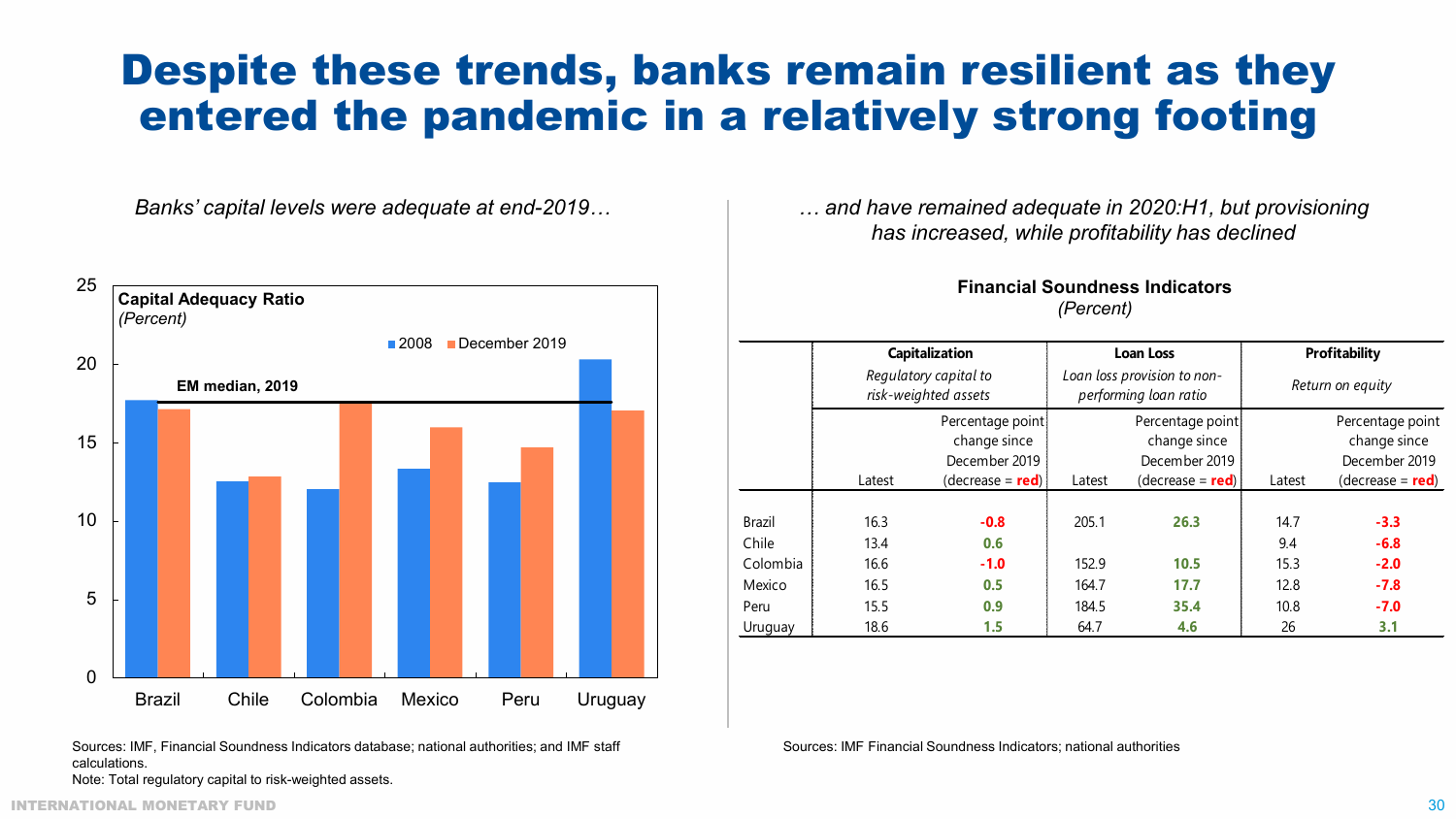#### Banks' capital positions would deteriorate under adverse scenario, with heterogeneous effects

*Under the WEO baseline scenario, bank capital ratios would decline but remain above regulatory minima*

**CET1 Capital Ratio (ROA Model, Baseline Scenario)** *(Percent)*



Source: IMF staff calculations. Note: Excludes outliers. CET1 = common equity tier one; ROA = return on assets.

*In an adverse scenario, banks' capital positions deteriorate significantly…*

**CET1 Capital Ratio (ROA Model, Adverse Scenario)** *(Percent)*

Source: IMF staff calculations.

on assets.



Note: Excludes outliers. CET1 = common equity tier one; ROA = return

*… but about 75 percent of banks (by assets) would be able to maintain the CET1 ratio above 4.5 percent*

**Distribution of Bank Assets by CET1 Ratio under the Adverse Scenario** *(Percentage share of sample banks in each jurisdiction)*



Sources: IMF staff calculations. Note: CET1 = common equity tier one.

#### INTERNATIONAL MONETARY FUND 31